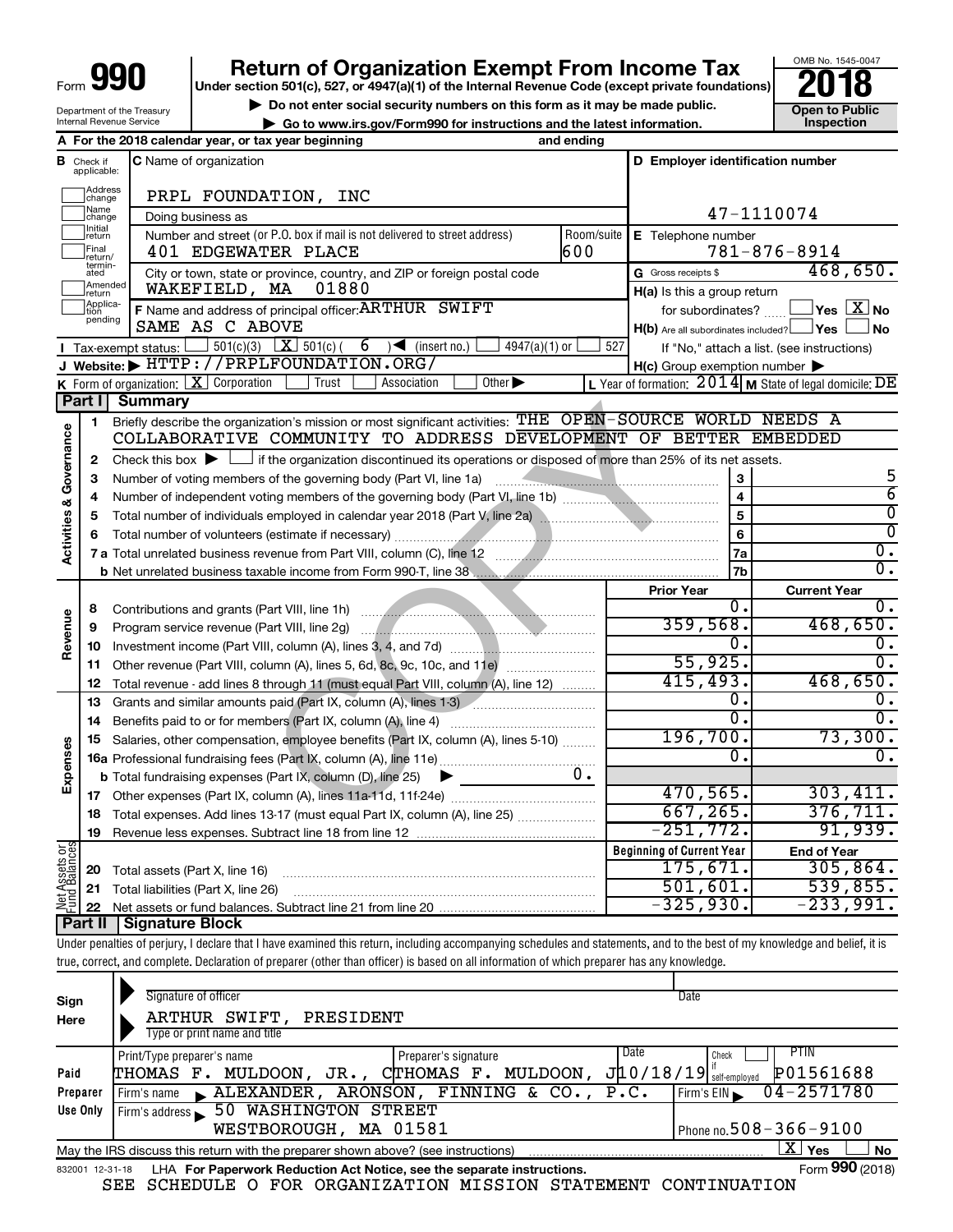| Form 990 (2018) |  |
|-----------------|--|
|-----------------|--|

**1**

Form 990 (2018) Page PRPL FOUNDATION, INC 47-1110074

**Part III Statement of Program Service Accomplishments**

 $\boxed{\text{X}}$ 

| Check if Schedule O contains a response or note to any line in this Part III. |  |
|-------------------------------------------------------------------------------|--|
|                                                                               |  |

Briefly describe the organization's mission: SEE SCHEDULE O

#### THE MISSION OF THE FOUNDATION IS TO: (A) DEVELOP, SUPPORT AND PROMOTE AN OPEN-SOURCE, COMMUNITY-DRIVEN CONSORTIUM WITH A FOCUS ON ENABLING

| Did the organization undertake any significant program services during the year which were not listed on the |                               |
|--------------------------------------------------------------------------------------------------------------|-------------------------------|
| prior Form 990 or 990-EZ?                                                                                    | $ Y_{\rm es} $<br><b>XINO</b> |
| If "Yes." describe these new services on Schedule O.                                                         |                               |

**3 No** Did the organization cease conducting, or make significant changes in how it conducts, any program services?  $\ldots$ If "Yes," describe these changes on Schedule O.

**4** Describe the organization's program service accomplishments for each of its three largest program services, as measured by expenses. Section 501(c)(3) and 501(c)(4) organizations are required to report the amount of grants and allocations to others, the total expenses, and revenue, if any, for each program service reported.

| 4a | Code: | ) (Expenses \$                                                          |  |                                          | including grants of \$ |  | Revenue \$ |                                                       |  |
|----|-------|-------------------------------------------------------------------------|--|------------------------------------------|------------------------|--|------------|-------------------------------------------------------|--|
|    | THE   | MISSION OF THE FOUNDATION IS TO:                                        |  |                                          |                        |  |            | (A) DEVELOP, SUPPORT AND PROMOTE                      |  |
|    |       | AN OPEN-SOURCE, COMMUNITY-DRIVEN CONSORTIUM WITH A FOCUS ON ENABLING    |  |                                          |                        |  |            |                                                       |  |
|    |       | THE SECURITY AND                                                        |  |                                          |                        |  |            | INTEROPERABILITY OF EMBEDDED DEVICES FOR THE INTERNET |  |
|    |       | OF THINGS (IOT)                                                         |  | AND SMART SOCIETY OF THE FUTURE; AND (B) |                        |  |            | UNDERTAKE                                             |  |
|    |       | OTHER ACTIVITIES AS APPROPRIATE TO FURTHER THE PURPOSES AND ACHIEVE THE |  |                                          |                        |  |            |                                                       |  |
|    |       | GOALS SET FORTH ABOVE.                                                  |  |                                          |                        |  |            |                                                       |  |

| AN OPEN-SOURCE, COMMONITI-DRIVEN CONSORTIUM WITH A FOCUS ON ENABLING    |
|-------------------------------------------------------------------------|
| THE SECURITY AND INTEROPERABILITY OF EMBEDDED DEVICES FOR THE INTERNET  |
| OF THINGS (IOT) AND SMART SOCIETY OF THE FUTURE; AND (B) UNDERTAKE      |
| OTHER ACTIVITIES AS APPROPRIATE TO FURTHER THE PURPOSES AND ACHIEVE THE |
| GOALS SET FORTH ABOVE.                                                  |
|                                                                         |
| HISTORICALLY, THE PRPL FOUNDATION DEVELOPED AROUND THE MIPS ECOSYSTEM;  |
| IT NOW HAS EVOLVED TO BE INSTRUCTION SET-NEUTRAL IN ITS APPROACH. THE   |
| MISSION OF THE FOUNDATION MAY ONLY BE AMENDED BY A UNANIMOUS VOTE OF    |
| ALL OF PLATINUM DIRECTORS.                                              |
|                                                                         |
| 4b (Code: ) (Expenses \$                                                |
|                                                                         |
|                                                                         |
|                                                                         |
|                                                                         |
|                                                                         |
|                                                                         |
|                                                                         |
|                                                                         |
|                                                                         |
|                                                                         |
|                                                                         |
|                                                                         |
|                                                                         |
|                                                                         |
|                                                                         |
|                                                                         |
|                                                                         |
|                                                                         |
|                                                                         |
|                                                                         |
|                                                                         |
|                                                                         |
|                                                                         |
|                                                                         |
|                                                                         |
| 4d Other program services (Describe in Schedule O.)                     |
| (Expenses \$<br>including grants of \$<br>) (Revenue \$                 |
| 4e Total program service expenses >                                     |
|                                                                         |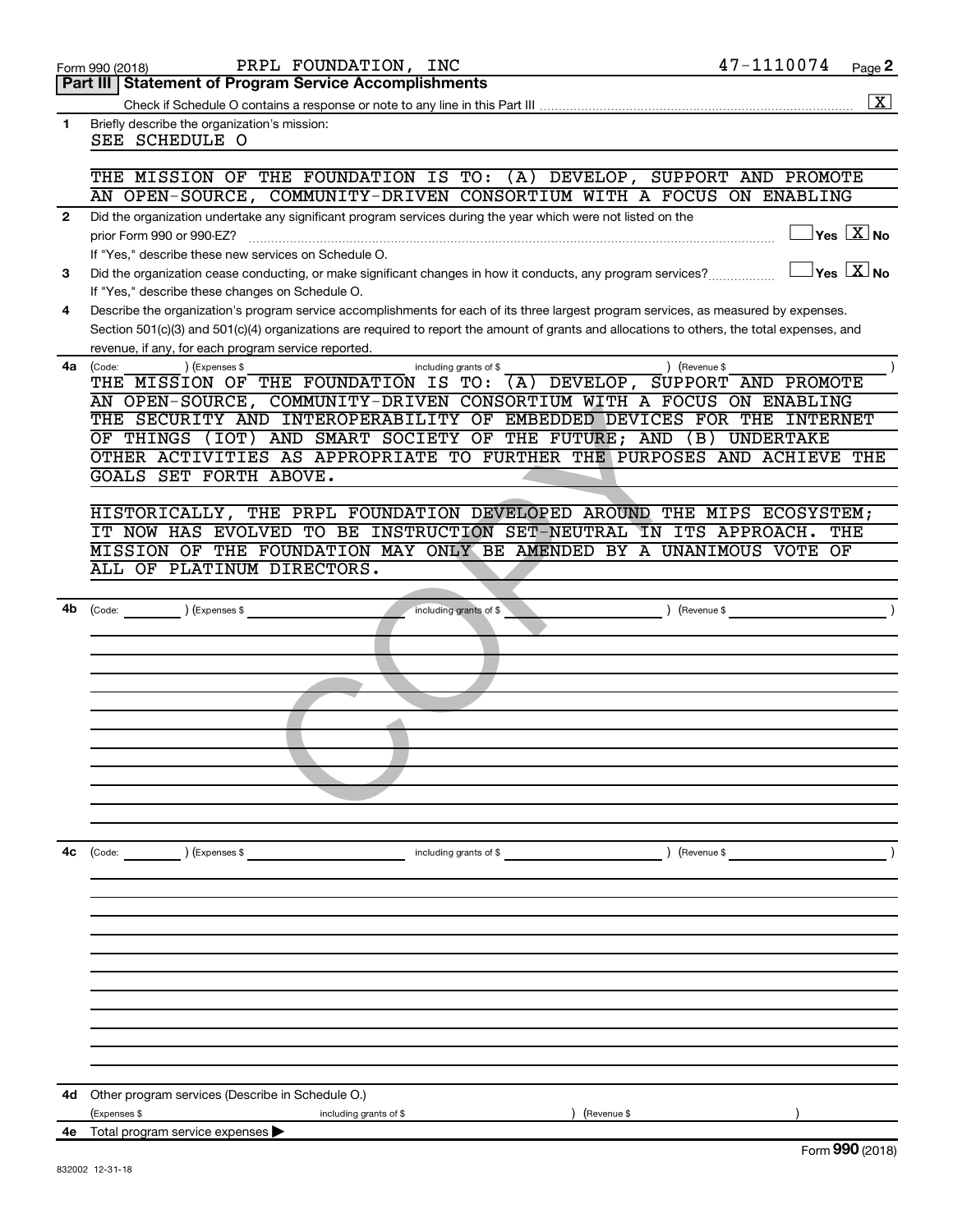PRPL FOUNDATION, INC

**Part IV Checklist of Required Schedules**

|     |                                                                                                                                                                                                                                                       |                | Yes | No                      |
|-----|-------------------------------------------------------------------------------------------------------------------------------------------------------------------------------------------------------------------------------------------------------|----------------|-----|-------------------------|
| 1.  | Is the organization described in section $501(c)(3)$ or $4947(a)(1)$ (other than a private foundation)?                                                                                                                                               |                |     |                         |
|     |                                                                                                                                                                                                                                                       | 1              |     | x                       |
| 2   |                                                                                                                                                                                                                                                       | $\mathbf{2}$   |     | $\overline{\mathtt{x}}$ |
| 3   | Did the organization engage in direct or indirect political campaign activities on behalf of or in opposition to candidates for                                                                                                                       |                |     |                         |
|     | public office? If "Yes," complete Schedule C, Part I                                                                                                                                                                                                  | 3              |     | x.                      |
| 4   | Section 501(c)(3) organizations. Did the organization engage in lobbying activities, or have a section 501(h) election in effect                                                                                                                      |                |     |                         |
|     |                                                                                                                                                                                                                                                       | 4              |     |                         |
| 5   | Is the organization a section 501(c)(4), 501(c)(5), or 501(c)(6) organization that receives membership dues, assessments, or                                                                                                                          |                |     |                         |
|     |                                                                                                                                                                                                                                                       | 5              | х   |                         |
| 6   | Did the organization maintain any donor advised funds or any similar funds or accounts for which donors have the right to                                                                                                                             |                |     |                         |
|     | provide advice on the distribution or investment of amounts in such funds or accounts? If "Yes," complete Schedule D, Part I                                                                                                                          | 6              |     | x                       |
| 7   | Did the organization receive or hold a conservation easement, including easements to preserve open space,                                                                                                                                             |                |     |                         |
|     |                                                                                                                                                                                                                                                       | $\overline{7}$ |     | x                       |
| 8   | Did the organization maintain collections of works of art, historical treasures, or other similar assets? If "Yes," complete                                                                                                                          |                |     |                         |
|     | Schedule D, Part III                                                                                                                                                                                                                                  | 8              |     | x                       |
| 9   | Did the organization report an amount in Part X, line 21, for escrow or custodial account liability, serve as a custodian for                                                                                                                         |                |     |                         |
|     | amounts not listed in Part X; or provide credit counseling, debt management, credit repair, or debt negotiation services?                                                                                                                             |                |     |                         |
|     | If "Yes," complete Schedule D, Part IV                                                                                                                                                                                                                | 9              |     | x                       |
| 10  | Did the organization, directly or through a related organization, hold assets in temporarily restricted endowments, permanent                                                                                                                         |                |     |                         |
|     |                                                                                                                                                                                                                                                       | 10             |     | X.                      |
| 11  | If the organization's answer to any of the following questions is "Yes," then complete Schedule D, Parts VI, VII, VIII, IX, or X                                                                                                                      |                |     |                         |
|     | as applicable.                                                                                                                                                                                                                                        |                |     |                         |
|     | a Did the organization report an amount for land, buildings, and equipment in Part X, line 10? If "Yes," complete Schedule D,                                                                                                                         |                |     |                         |
|     | Part VI                                                                                                                                                                                                                                               | 11a            |     | x                       |
|     | <b>b</b> Did the organization report an amount for investments - other securities in Part X, line 12 that is 5% or more of its total                                                                                                                  |                |     |                         |
|     |                                                                                                                                                                                                                                                       | 11b            |     | х                       |
|     | c Did the organization report an amount for investments - program related in Part X, line 13 that is 5% or more of its total                                                                                                                          |                |     |                         |
|     |                                                                                                                                                                                                                                                       | 11c            |     | x                       |
|     | d Did the organization report an amount for other assets in Part X, line 15 that is 5% or more of its total assets reported in                                                                                                                        |                |     |                         |
|     | Part X, line 16? If "Yes," complete Schedule D, Part IX \\minimum \minimum \minimum \minimum \minimum \minimum                                                                                                                                        | 11d            |     | x                       |
|     |                                                                                                                                                                                                                                                       | <b>11e</b>     |     | $\overline{\mathtt{x}}$ |
| f   | Did the organization's separate or consolidated financial statements for the tax year include a footnote that addresses                                                                                                                               |                |     |                         |
|     | the organization's liability for uncertain tax positions under FIN 48 (ASC 740)? If "Yes," complete Schedule D, Part X                                                                                                                                | 11f            |     | x                       |
|     | 12a Did the organization obtain separate, independent audited financial statements for the tax year? If "Yes," complete                                                                                                                               |                |     |                         |
|     | Schedule D, Parts XI and XII                                                                                                                                                                                                                          | 12a            |     | x                       |
|     | b Was the organization included in consolidated, independent audited financial statements for the tax year?                                                                                                                                           |                |     | Χ                       |
|     | If "Yes," and if the organization answered "No" to line 12a, then completing Schedule D, Parts XI and XII is optional                                                                                                                                 | 12b            |     | $\overline{\mathtt{x}}$ |
| 13  | Is the organization a school described in section 170(b)(1)(A)(ii)? If "Yes," complete Schedule E                                                                                                                                                     | 13             |     | $\overline{\mathtt{x}}$ |
| 14a |                                                                                                                                                                                                                                                       | 14a            |     |                         |
| b   | Did the organization have aggregate revenues or expenses of more than \$10,000 from grantmaking, fundraising, business,<br>investment, and program service activities outside the United States, or aggregate foreign investments valued at \$100,000 |                |     |                         |
|     | or more? If "Yes," complete Schedule F, Parts I and IV                                                                                                                                                                                                | 14b            |     | x                       |
| 15  | Did the organization report on Part IX, column (A), line 3, more than \$5,000 of grants or other assistance to or for any                                                                                                                             |                |     |                         |
|     | foreign organization? If "Yes," complete Schedule F, Parts II and IV                                                                                                                                                                                  | 15             |     | x                       |
| 16  | Did the organization report on Part IX, column (A), line 3, more than \$5,000 of aggregate grants or other assistance to                                                                                                                              |                |     |                         |
|     | or for foreign individuals? If "Yes," complete Schedule F, Parts III and IV [11] mannon and intermediate to the                                                                                                                                       | 16             |     | x                       |
| 17  | Did the organization report a total of more than \$15,000 of expenses for professional fundraising services on Part IX,                                                                                                                               |                |     |                         |
|     |                                                                                                                                                                                                                                                       | 17             |     | x                       |
| 18  | Did the organization report more than \$15,000 total of fundraising event gross income and contributions on Part VIII, lines                                                                                                                          |                |     |                         |
|     |                                                                                                                                                                                                                                                       | 18             |     | x                       |
| 19  | Did the organization report more than \$15,000 of gross income from gaming activities on Part VIII, line 9a? If "Yes,"                                                                                                                                |                |     |                         |
|     |                                                                                                                                                                                                                                                       | 19             |     | x                       |
| 20a |                                                                                                                                                                                                                                                       | 20a            |     | $\overline{\mathtt{x}}$ |
|     |                                                                                                                                                                                                                                                       | 20b            |     |                         |
| 21  | Did the organization report more than \$5,000 of grants or other assistance to any domestic organization or                                                                                                                                           |                |     |                         |
|     |                                                                                                                                                                                                                                                       | 21             |     | х                       |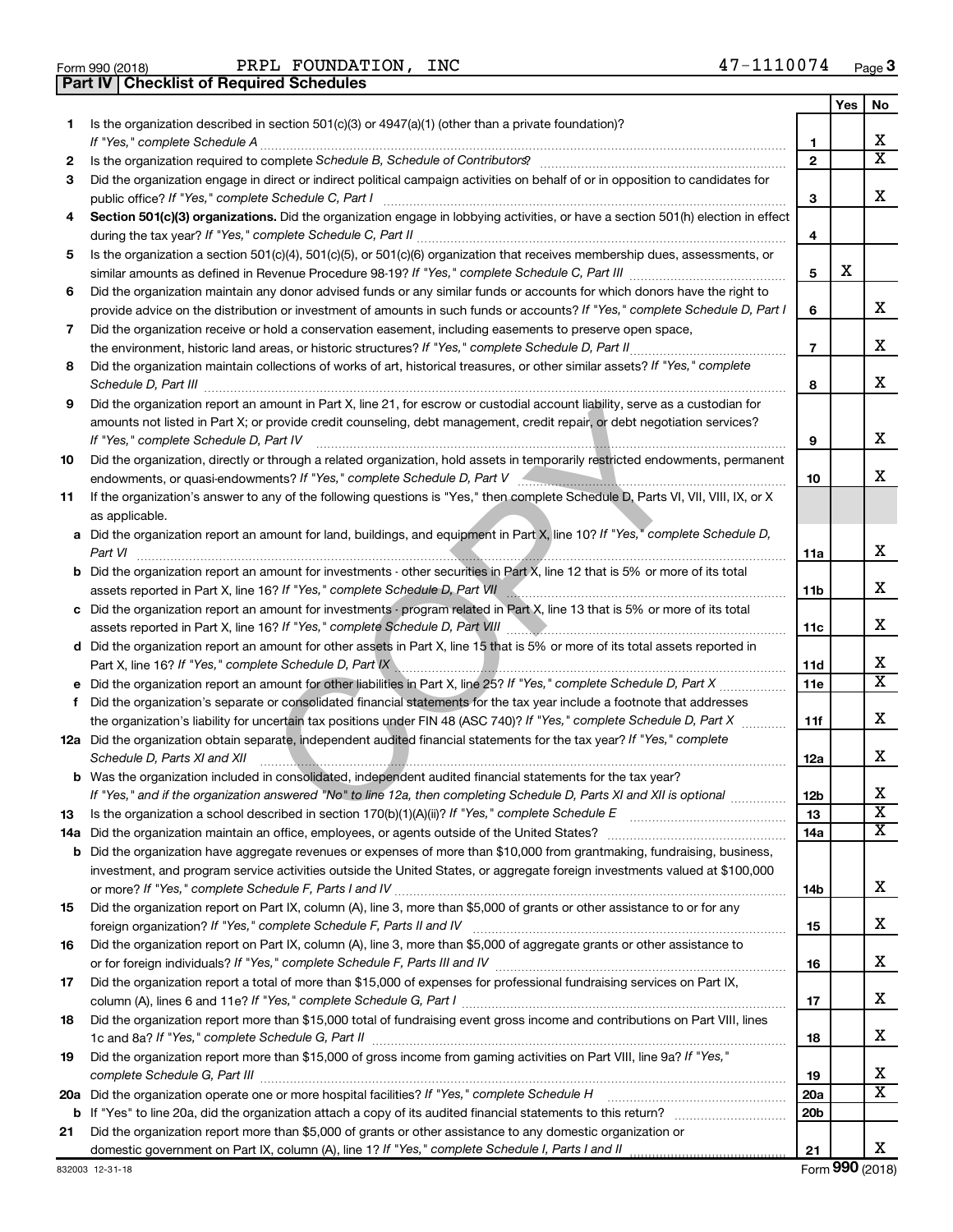|  | Form 990 (2018) |  |
|--|-----------------|--|
|  |                 |  |

*(continued)* **Part IV Checklist of Required Schedules**

|        |                                                                                                                                                                                                                                       |                        | Yes | No                      |
|--------|---------------------------------------------------------------------------------------------------------------------------------------------------------------------------------------------------------------------------------------|------------------------|-----|-------------------------|
| 22     | Did the organization report more than \$5,000 of grants or other assistance to or for domestic individuals on                                                                                                                         |                        |     |                         |
|        | Part IX, column (A), line 2? If "Yes," complete Schedule I, Parts I and III                                                                                                                                                           | 22                     |     | x                       |
| 23     | Did the organization answer "Yes" to Part VII, Section A, line 3, 4, or 5 about compensation of the organization's current                                                                                                            |                        |     |                         |
|        | and former officers, directors, trustees, key employees, and highest compensated employees? If "Yes," complete                                                                                                                        |                        |     |                         |
|        | Schedule J                                                                                                                                                                                                                            | 23                     |     | x                       |
|        | 24a Did the organization have a tax-exempt bond issue with an outstanding principal amount of more than \$100,000 as of the                                                                                                           |                        |     |                         |
|        | last day of the year, that was issued after December 31, 2002? If "Yes," answer lines 24b through 24d and complete                                                                                                                    |                        |     |                         |
|        | Schedule K. If "No," go to line 25a                                                                                                                                                                                                   | 24a                    |     | x                       |
|        |                                                                                                                                                                                                                                       | 24 <sub>b</sub>        |     |                         |
|        | c Did the organization maintain an escrow account other than a refunding escrow at any time during the year to defease                                                                                                                |                        |     |                         |
|        | any tax-exempt bonds?                                                                                                                                                                                                                 | 24c                    |     |                         |
|        |                                                                                                                                                                                                                                       | 24d                    |     |                         |
|        | 25a Section 501(c)(3), 501(c)(4), and 501(c)(29) organizations. Did the organization engage in an excess benefit                                                                                                                      |                        |     |                         |
|        |                                                                                                                                                                                                                                       | 25a                    |     |                         |
|        | b Is the organization aware that it engaged in an excess benefit transaction with a disqualified person in a prior year, and                                                                                                          |                        |     |                         |
|        | that the transaction has not been reported on any of the organization's prior Forms 990 or 990-EZ? If "Yes," complete                                                                                                                 |                        |     |                         |
|        | Schedule L, Part I                                                                                                                                                                                                                    | 25b                    |     |                         |
| 26     | Did the organization report any amount on Part X, line 5, 6, or 22 for receivables from or payables to any current or                                                                                                                 |                        |     |                         |
|        | former officers, directors, trustees, key employees, highest compensated employees, or disqualified persons? If "Yes,"                                                                                                                |                        |     | x                       |
|        | complete Schedule L, Part II                                                                                                                                                                                                          | 26                     |     |                         |
| 27     | Did the organization provide a grant or other assistance to an officer, director, trustee, key employee, substantial                                                                                                                  |                        |     |                         |
|        | contributor or employee thereof, a grant selection committee member, or to a 35% controlled entity or family member                                                                                                                   |                        |     | х                       |
|        | of any of these persons? If "Yes," complete Schedule L, Part III                                                                                                                                                                      | 27                     |     |                         |
| 28     | Was the organization a party to a business transaction with one of the following parties (see Schedule L, Part IV                                                                                                                     |                        |     |                         |
|        | instructions for applicable filing thresholds, conditions, and exceptions):                                                                                                                                                           |                        |     | х                       |
| a      | A current or former officer, director, trustee, or key employee? If "Yes," complete Schedule L, Part IV<br>A family member of a current or former officer, director, trustee, or key employee? If "Yes," complete Schedule L, Part IV | 28a<br>28 <sub>b</sub> |     | $\overline{\mathtt{x}}$ |
| b      | c An entity of which a current or former officer, director, trustee, or key employee (or a family member thereof) was an officer,                                                                                                     |                        |     |                         |
|        | director, trustee, or direct or indirect owner? If "Yes," complete Schedule L, Part IV                                                                                                                                                | 28c                    |     | x                       |
| 29     |                                                                                                                                                                                                                                       | 29                     |     | $\overline{\mathtt{x}}$ |
| 30     | Did the organization receive contributions of art, historical treasures, or other similar assets, or qualified conservation                                                                                                           |                        |     |                         |
|        |                                                                                                                                                                                                                                       | 30                     |     | х                       |
| 31     | Did the organization liquidate, terminate, or dissolve and cease operations?                                                                                                                                                          |                        |     |                         |
|        | If "Yes." complete Schedule N, Part I                                                                                                                                                                                                 | 31                     |     | X                       |
| 32     | Did the organization sell, exchange, dispose of, or transfer more than 25% of its net assets? If "Yes," complete                                                                                                                      |                        |     |                         |
|        | Schedule N, Part II                                                                                                                                                                                                                   | 32                     |     | X                       |
| 33     | Did the organization own 100% of an entity disregarded as separate from the organization under Regulations                                                                                                                            |                        |     |                         |
|        |                                                                                                                                                                                                                                       | 33                     |     | x                       |
| 34     | Was the organization related to any tax-exempt or taxable entity? If "Yes," complete Schedule R, Part II, III, or IV, and                                                                                                             |                        |     |                         |
|        | Part V, line 1                                                                                                                                                                                                                        | 34                     |     | x                       |
|        | 35a Did the organization have a controlled entity within the meaning of section 512(b)(13)?                                                                                                                                           | 35a                    |     | $\overline{\mathtt{x}}$ |
|        | b If "Yes" to line 35a, did the organization receive any payment from or engage in any transaction with a controlled entity                                                                                                           |                        |     |                         |
|        |                                                                                                                                                                                                                                       | 35b                    |     |                         |
| 36     | Section 501(c)(3) organizations. Did the organization make any transfers to an exempt non-charitable related organization?                                                                                                            |                        |     |                         |
|        |                                                                                                                                                                                                                                       | 36                     |     |                         |
| 37     | Did the organization conduct more than 5% of its activities through an entity that is not a related organization                                                                                                                      |                        |     |                         |
|        | and that is treated as a partnership for federal income tax purposes? If "Yes," complete Schedule R, Part VI                                                                                                                          | 37                     |     | x                       |
| 38     | Did the organization complete Schedule O and provide explanations in Schedule O for Part VI, lines 11b and 19?                                                                                                                        |                        |     |                         |
|        |                                                                                                                                                                                                                                       | 38                     | X   |                         |
| Part V | <b>Statements Regarding Other IRS Filings and Tax Compliance</b>                                                                                                                                                                      |                        |     |                         |
|        | Check if Schedule O contains a response or note to any line in this Part V                                                                                                                                                            |                        |     |                         |
|        |                                                                                                                                                                                                                                       |                        | Yes | No                      |
|        | 1a                                                                                                                                                                                                                                    |                        |     |                         |
|        | 1b<br><b>b</b> Enter the number of Forms W-2G included in line 1a. Enter -0- if not applicable                                                                                                                                        |                        |     |                         |
|        | c Did the organization comply with backup withholding rules for reportable payments to vendors and reportable gaming                                                                                                                  |                        |     |                         |
|        |                                                                                                                                                                                                                                       | 1c                     |     |                         |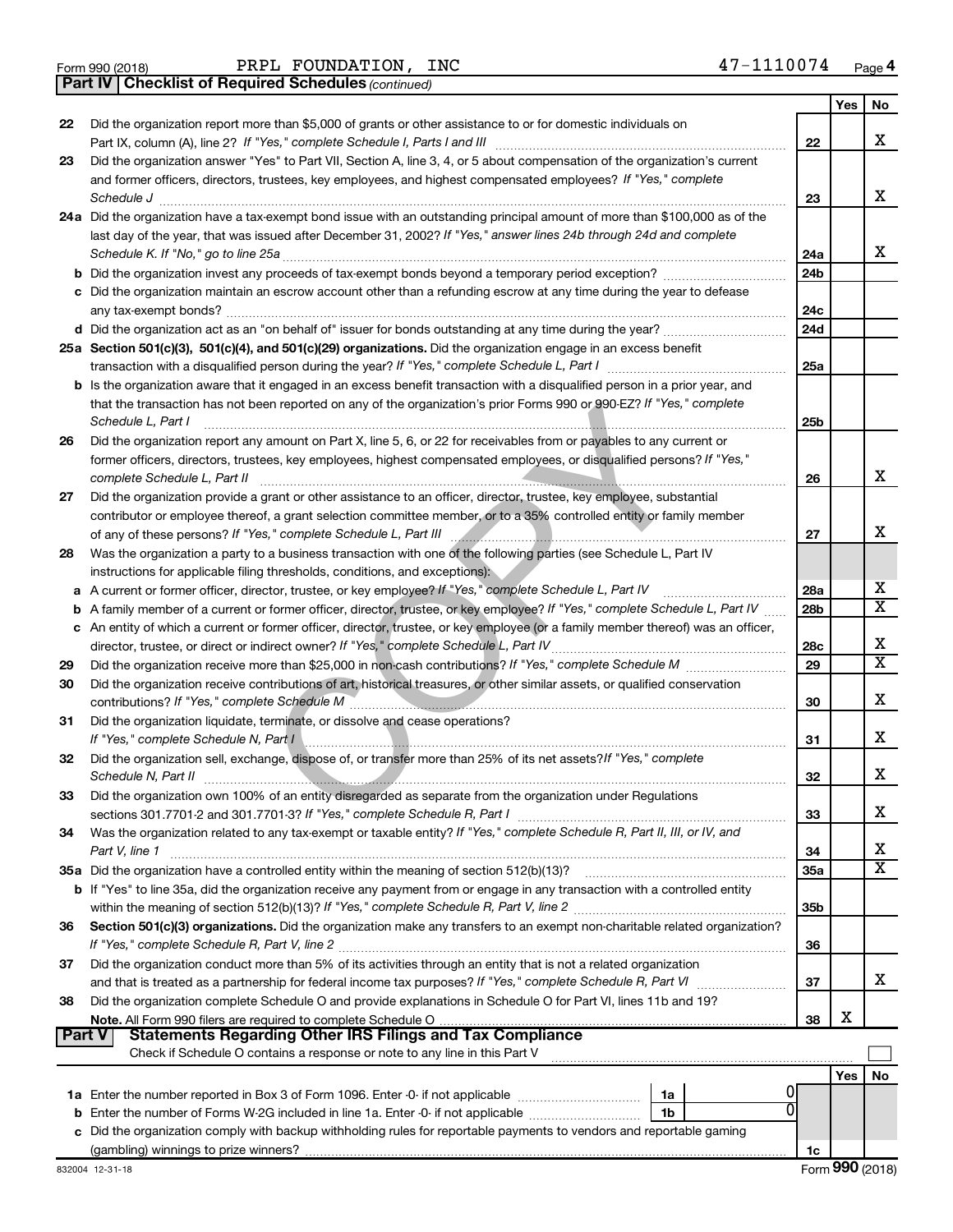|          | PRPL FOUNDATION, INC<br>Form 990 (2018)                                                                                                                            |                 | 47-1110074 |                |     | Page 5                     |
|----------|--------------------------------------------------------------------------------------------------------------------------------------------------------------------|-----------------|------------|----------------|-----|----------------------------|
| ∣ Part V | Statements Regarding Other IRS Filings and Tax Compliance (continued)                                                                                              |                 |            |                |     |                            |
|          |                                                                                                                                                                    |                 |            |                | Yes | No                         |
|          | 2a Enter the number of employees reported on Form W-3, Transmittal of Wage and Tax Statements,                                                                     |                 |            |                |     |                            |
|          | filed for the calendar year ending with or within the year covered by this return                                                                                  | 2a              | 0          |                |     |                            |
|          |                                                                                                                                                                    |                 |            | 2 <sub>b</sub> |     |                            |
|          |                                                                                                                                                                    |                 |            |                |     |                            |
|          | 3a Did the organization have unrelated business gross income of \$1,000 or more during the year?                                                                   |                 |            | 3a             |     | х                          |
|          | <b>b</b> If "Yes," has it filed a Form 990-T for this year? If "No" to line 3b, provide an explanation in Schedule O manumum                                       |                 |            | 3 <sub>b</sub> |     |                            |
|          | 4a At any time during the calendar year, did the organization have an interest in, or a signature or other authority over, a                                       |                 |            |                |     |                            |
|          | financial account in a foreign country (such as a bank account, securities account, or other financial account)?                                                   |                 |            | 4a             |     | х                          |
|          | <b>b</b> If "Yes," enter the name of the foreign country: $\blacktriangleright$                                                                                    |                 |            |                |     |                            |
|          | See instructions for filing requirements for FinCEN Form 114, Report of Foreign Bank and Financial Accounts (FBAR).                                                |                 |            |                |     |                            |
|          |                                                                                                                                                                    |                 |            | 5a             |     | х                          |
| b        |                                                                                                                                                                    |                 |            | 5 <sub>b</sub> |     | x                          |
|          |                                                                                                                                                                    |                 |            | 5 <sub>c</sub> |     |                            |
|          | 6a Does the organization have annual gross receipts that are normally greater than \$100,000, and did the organization solicit                                     |                 |            |                |     |                            |
|          | any contributions that were not tax deductible as charitable contributions?                                                                                        |                 |            | 6a             |     | х                          |
|          | b If "Yes," did the organization include with every solicitation an express statement that such contributions or gifts                                             |                 |            |                |     |                            |
|          |                                                                                                                                                                    |                 |            | 6b             |     |                            |
| 7        | Organizations that may receive deductible contributions under section 170(c).                                                                                      |                 |            |                |     |                            |
| а        | Did the organization receive a payment in excess of \$75 made partly as a contribution and partly for goods and services provided to the payor?                    |                 |            | 7a             |     |                            |
| b        | If "Yes," did the organization notify the donor of the value of the goods or services provided?                                                                    |                 |            | 7b             |     |                            |
| c        | Did the organization sell, exchange, or otherwise dispose of tangible personal property for which it was required                                                  |                 |            |                |     |                            |
|          | to file Form 8282?                                                                                                                                                 |                 |            | 7c             |     |                            |
|          |                                                                                                                                                                    | 7d              |            |                |     |                            |
| е        |                                                                                                                                                                    |                 |            | 7e             |     | х<br>$\overline{\text{X}}$ |
| Ť        |                                                                                                                                                                    |                 |            | 7f             |     |                            |
| g        | If the organization received a contribution of qualified intellectual property, did the organization file Form 8899 as required?                                   |                 |            | 7g             |     |                            |
|          | h If the organization received a contribution of cars, boats, airplanes, or other vehicles, did the organization file a Form 1098-C?                               |                 |            | 7h             |     |                            |
| 8        | Sponsoring organizations maintaining donor advised funds. Did a donor advised fund maintained by the                                                               |                 |            |                |     |                            |
|          | sponsoring organization have excess business holdings at any time during the year?                                                                                 |                 |            | 8              |     |                            |
| 9        | Sponsoring organizations maintaining donor advised funds.                                                                                                          |                 |            |                |     |                            |
| а        | Did the sponsoring organization make any taxable distributions under section 4966?                                                                                 |                 |            | <b>9a</b>      |     |                            |
| b        |                                                                                                                                                                    |                 |            | 9b             |     |                            |
| 10       | Section 501(c)(7) organizations. Enter:                                                                                                                            |                 |            |                |     |                            |
|          |                                                                                                                                                                    | 10a             |            |                |     |                            |
| b        | Gross receipts, included on Form 990, Part VIII, line 12, for public use of club facilities                                                                        | 10b             |            |                |     |                            |
| 11       | Section 501(c)(12) organizations. Enter:                                                                                                                           | 11a             |            |                |     |                            |
| а        |                                                                                                                                                                    |                 |            |                |     |                            |
| b        | Gross income from other sources (Do not net amounts due or paid to other sources against                                                                           |                 |            |                |     |                            |
|          | 12a Section 4947(a)(1) non-exempt charitable trusts. Is the organization filing Form 990 in lieu of Form 1041?                                                     | 11b             |            | 12a            |     |                            |
|          |                                                                                                                                                                    | 12b             |            |                |     |                            |
| 13       | <b>b</b> If "Yes," enter the amount of tax-exempt interest received or accrued during the year<br>Section 501(c)(29) qualified nonprofit health insurance issuers. |                 |            |                |     |                            |
|          |                                                                                                                                                                    |                 |            | 13a            |     |                            |
|          | Note. See the instructions for additional information the organization must report on Schedule O.                                                                  |                 |            |                |     |                            |
|          | <b>b</b> Enter the amount of reserves the organization is required to maintain by the states in which the                                                          |                 |            |                |     |                            |
|          |                                                                                                                                                                    | 13 <sub>b</sub> |            |                |     |                            |
|          |                                                                                                                                                                    | 13c             |            |                |     |                            |
|          | 14a Did the organization receive any payments for indoor tanning services during the tax year?                                                                     |                 |            | 14a            |     | X                          |
|          |                                                                                                                                                                    |                 |            | 14b            |     |                            |
| 15       | Is the organization subject to the section 4960 tax on payment(s) of more than \$1,000,000 in remuneration or                                                      |                 |            |                |     |                            |
|          |                                                                                                                                                                    |                 |            | 15             |     | х                          |
|          | If "Yes," see instructions and file Form 4720, Schedule N.                                                                                                         |                 |            |                |     |                            |
| 16       | Is the organization an educational institution subject to the section 4968 excise tax on net investment income?                                                    |                 |            | 16             |     | х                          |
|          | If "Yes," complete Form 4720, Schedule O.                                                                                                                          |                 |            |                |     |                            |
|          |                                                                                                                                                                    |                 |            |                |     |                            |

Form (2018) **990**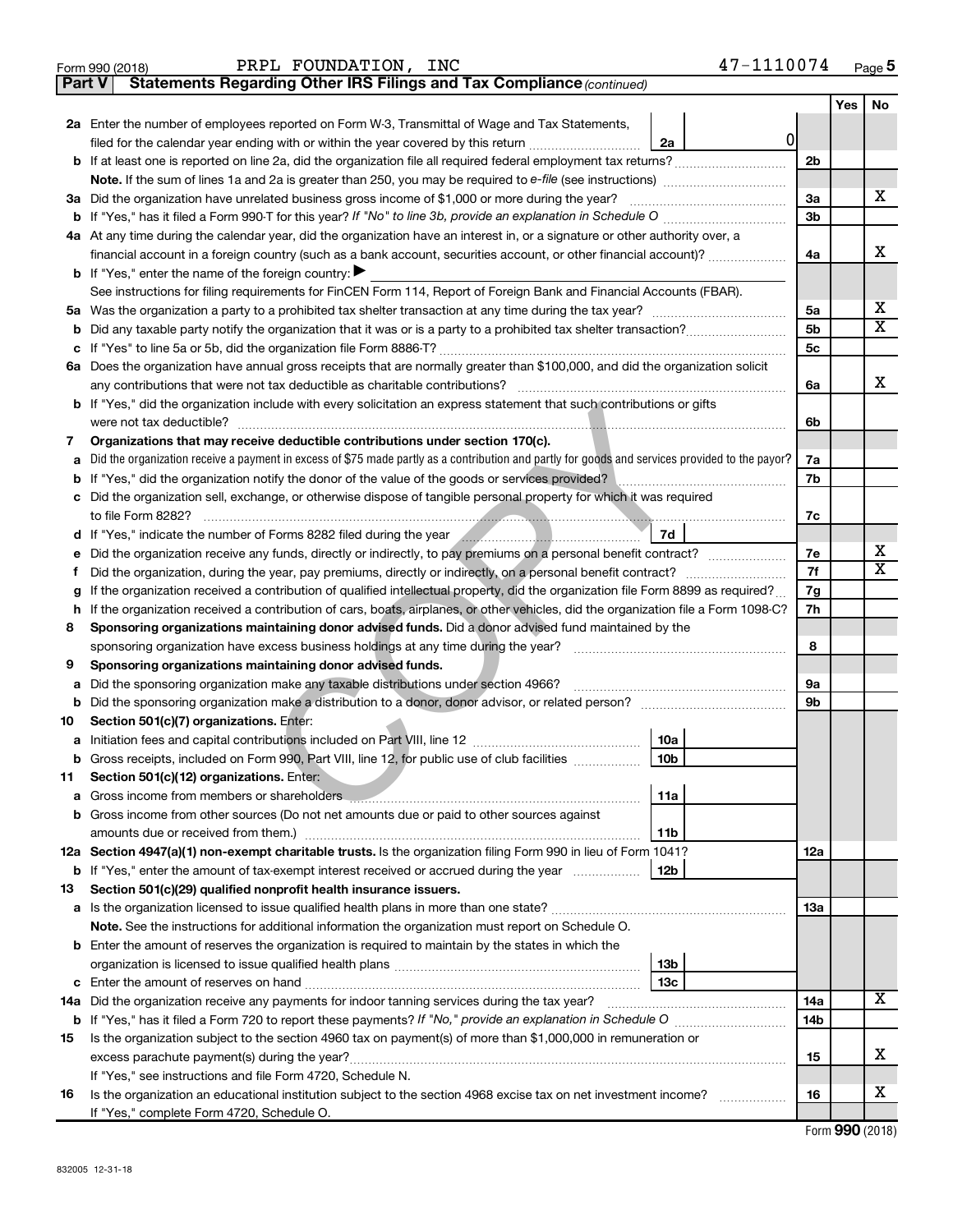| Form 990 (2018) |  |
|-----------------|--|
|-----------------|--|

**Part VI** Governance, Management, and Disclosure For each "Yes" response to lines 2 through 7b below, and for a "No" response *to line 8a, 8b, or 10b below, describe the circumstances, processes, or changes in Schedule O. See instructions.*

|     |                                                                                                                                                                                                                               |                 |                         | $\mathbf{X}$            |
|-----|-------------------------------------------------------------------------------------------------------------------------------------------------------------------------------------------------------------------------------|-----------------|-------------------------|-------------------------|
|     | Section A. Governing Body and Management                                                                                                                                                                                      |                 |                         |                         |
|     |                                                                                                                                                                                                                               |                 | Yes                     | No                      |
|     | <b>1a</b> Enter the number of voting members of the governing body at the end of the tax year<br>1a                                                                                                                           | 5               |                         |                         |
|     | If there are material differences in voting rights among members of the governing body, or if the governing                                                                                                                   |                 |                         |                         |
|     | body delegated broad authority to an executive committee or similar committee, explain in Schedule O.                                                                                                                         |                 |                         |                         |
| b   | Enter the number of voting members included in line 1a, above, who are independent<br>1b                                                                                                                                      | 6               |                         |                         |
| 2   | Did any officer, director, trustee, or key employee have a family relationship or a business relationship with any other                                                                                                      |                 |                         |                         |
|     | officer, director, trustee, or key employee?                                                                                                                                                                                  | 2               |                         | х                       |
| 3   | Did the organization delegate control over management duties customarily performed by or under the direct supervision                                                                                                         |                 |                         |                         |
|     |                                                                                                                                                                                                                               | 3               | х                       |                         |
| 4   | Did the organization make any significant changes to its governing documents since the prior Form 990 was filed?                                                                                                              | 4               |                         | X                       |
| 5   |                                                                                                                                                                                                                               | 5               |                         | $\overline{\textbf{x}}$ |
| 6   | Did the organization have members or stockholders?                                                                                                                                                                            | 6               | $\overline{\textbf{x}}$ |                         |
| 7a  | Did the organization have members, stockholders, or other persons who had the power to elect or appoint one or                                                                                                                |                 |                         |                         |
|     |                                                                                                                                                                                                                               | 7a              | X                       |                         |
|     | <b>b</b> Are any governance decisions of the organization reserved to (or subject to approval by) members, stockholders, or                                                                                                   |                 |                         |                         |
|     | persons other than the governing body?                                                                                                                                                                                        | 7b              |                         | x                       |
| 8   | Did the organization contemporaneously document the meetings held or written actions undertaken during the year by the following:                                                                                             |                 |                         |                         |
| a   |                                                                                                                                                                                                                               | 8а              | х                       |                         |
| b   | Each committee with authority to act on behalf of the governing body?                                                                                                                                                         | 8b              | $\overline{\mathbf{x}}$ |                         |
| 9   | Is there any officer, director, trustee, or key employee listed in Part VII, Section A, who cannot be reached at the                                                                                                          |                 |                         |                         |
|     |                                                                                                                                                                                                                               | 9               |                         | x                       |
|     | <b>Section B. Policies</b> (This Section B requests information about policies not required by the Internal Revenue Code.)                                                                                                    |                 |                         |                         |
|     |                                                                                                                                                                                                                               |                 | Yes                     | No                      |
|     | 10a Did the organization have local chapters, branches, or affiliates?                                                                                                                                                        | 10a             |                         | x                       |
|     | <b>b</b> If "Yes," did the organization have written policies and procedures governing the activities of such chapters, affiliates,                                                                                           |                 |                         |                         |
|     | and branches to ensure their operations are consistent with the organization's exempt purposes? www.www.www.www.                                                                                                              | 10 <sub>b</sub> |                         |                         |
|     | 11a Has the organization provided a complete copy of this Form 990 to all members of its governing body before filing the form?                                                                                               | 11a             |                         | $\overline{\text{X}}$   |
| b   | Describe in Schedule O the process, if any, used by the organization to review this Form 990.                                                                                                                                 |                 |                         |                         |
| 12a | Did the organization have a written conflict of interest policy? If "No," go to line 13                                                                                                                                       | 12a             |                         | x                       |
| b   | Were officers, directors, or trustees, and key employees required to disclose annually interests that could give rise to conflicts?                                                                                           | 12 <sub>b</sub> |                         |                         |
| с   | Did the organization regularly and consistently monitor and enforce compliance with the policy? If "Yes," describe                                                                                                            |                 |                         |                         |
|     | in Schedule O how this was done                                                                                                                                                                                               | 12c             |                         |                         |
| 13  | Did the organization have a written whistleblower policy?                                                                                                                                                                     | 13              |                         | x                       |
| 14  |                                                                                                                                                                                                                               | 14              |                         | $\overline{\text{X}}$   |
| 15  | Did the process for determining compensation of the following persons include a review and approval by independent                                                                                                            |                 |                         |                         |
|     | persons, comparability data, and contemporaneous substantiation of the deliberation and decision?                                                                                                                             |                 |                         |                         |
| а   | The organization's CEO, Executive Director, or top management official manufactured content content of the organization's CEO, executive Director, or top management official manufactured content of the original content of | 15a             |                         | x                       |
|     |                                                                                                                                                                                                                               | 15b             |                         | $\overline{\text{X}}$   |
|     | If "Yes" to line 15a or 15b, describe the process in Schedule O (see instructions).                                                                                                                                           |                 |                         |                         |
|     | 16a Did the organization invest in, contribute assets to, or participate in a joint venture or similar arrangement with a                                                                                                     |                 |                         |                         |
|     | taxable entity during the year?                                                                                                                                                                                               | 16a             |                         | х                       |
|     | b If "Yes," did the organization follow a written policy or procedure requiring the organization to evaluate its participation                                                                                                |                 |                         |                         |
|     | in joint venture arrangements under applicable federal tax law, and take steps to safequard the organization's                                                                                                                |                 |                         |                         |
|     | exempt status with respect to such arrangements?                                                                                                                                                                              | 16b             |                         |                         |
|     | <b>Section C. Disclosure</b>                                                                                                                                                                                                  |                 |                         |                         |
| 17  | <b>NONE</b><br>List the states with which a copy of this Form 990 is required to be filed >                                                                                                                                   |                 |                         |                         |
| 18  | Section 6104 requires an organization to make its Forms 1023 (1024 or 1024 A if applicable), 990, and 990-T (Section 501(c)(3)s only) available                                                                               |                 |                         |                         |
|     | for public inspection. Indicate how you made these available. Check all that apply.                                                                                                                                           |                 |                         |                         |
|     | $\lfloor X \rfloor$ Another's website<br>$\lfloor x \rfloor$ Upon request<br>Own website<br>Other (explain in Schedule O)                                                                                                     |                 |                         |                         |
| 19  | Describe in Schedule O whether (and if so, how) the organization made its governing documents, conflict of interest policy, and financial                                                                                     |                 |                         |                         |
|     | statements available to the public during the tax year.                                                                                                                                                                       |                 |                         |                         |
| 20  | State the name, address, and telephone number of the person who possesses the organization's books and records<br>THOMAS PAPPAS - 781-876-8914                                                                                |                 |                         |                         |
|     | 01880<br>401 EDGEWATER PLACE, SUITE 600, WAKEFIELD, MA                                                                                                                                                                        |                 |                         |                         |
|     |                                                                                                                                                                                                                               |                 |                         |                         |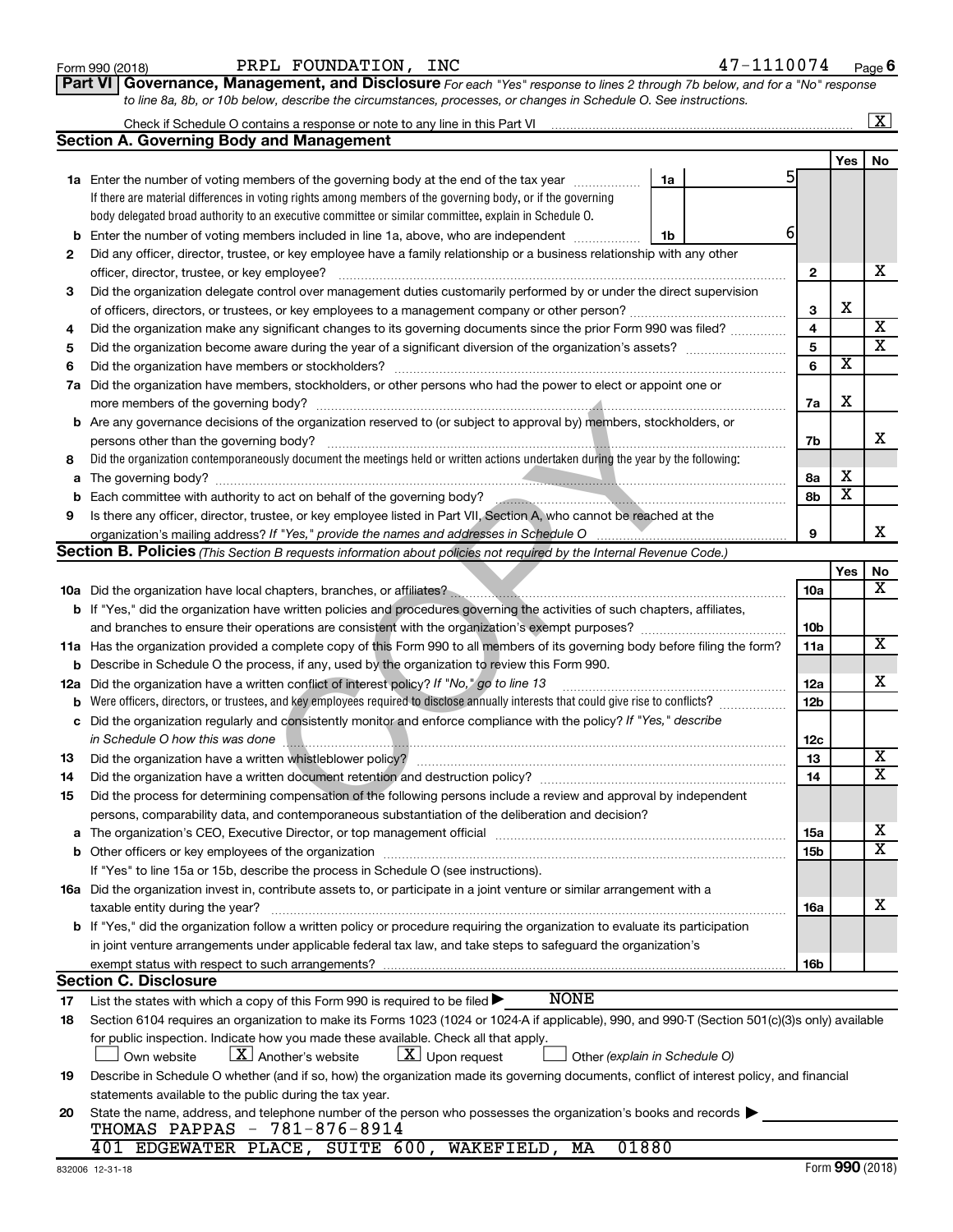$\Box$ 

| Part VII Compensation of Officers, Directors, Trustees, Key Employees, Highest Compensated |  |  |
|--------------------------------------------------------------------------------------------|--|--|
| <b>Employees, and Independent Contractors</b>                                              |  |  |

Check if Schedule O contains a response or note to any line in this Part VII

**Section A. Officers, Directors, Trustees, Key Employees, and Highest Compensated Employees**

**1a**  Complete this table for all persons required to be listed. Report compensation for the calendar year ending with or within the organization's tax year.

**•** List all of the organization's current officers, directors, trustees (whether individuals or organizations), regardless of amount of compensation. Enter  $-0$ - in columns  $(D)$ ,  $(E)$ , and  $(F)$  if no compensation was paid.

**•** List all of the organization's **current** key employees, if any. See instructions for definition of "key employee."

**•** List the organization's five current highest compensated employees (other than an officer, director, trustee, or key employee) who received reportable compensation (Box 5 of Form W-2 and/or Box 7 of Form 1099-MISC) of more than \$100,000 from the organization and any related organizations.

**•** List all of the organization's former officers, key employees, and highest compensated employees who received more than \$100,000 of reportable compensation from the organization and any related organizations.

**•** List all of the organization's former directors or trustees that received, in the capacity as a former director or trustee of the organization, more than \$10,000 of reportable compensation from the organization and any related organizations.

List persons in the following order: individual trustees or directors; institutional trustees; officers; key employees; highest compensated employees; and former such persons.

Check this box if neither the organization nor any related organization compensated any current officer, director, or trustee.  $\Box$ 

| (A)                       | (B)           | (C)                                     |                       |                                 |              |                                 |            | (D)             | (E)             | (F)           |
|---------------------------|---------------|-----------------------------------------|-----------------------|---------------------------------|--------------|---------------------------------|------------|-----------------|-----------------|---------------|
| Name and Title            | Average       | Position<br>(do not check more than one |                       |                                 |              | Reportable                      | Reportable | Estimated       |                 |               |
|                           | hours per     |                                         |                       | box, unless person is both an   |              |                                 |            | compensation    | compensation    | amount of     |
|                           | week          |                                         |                       | officer and a director/trustee) |              |                                 |            | from            | from related    | other         |
|                           | (list any     |                                         |                       |                                 |              |                                 |            | the             | organizations   | compensation  |
|                           | hours for     |                                         |                       |                                 |              |                                 |            | organization    | (W-2/1099-MISC) | from the      |
|                           | related       |                                         |                       |                                 |              |                                 |            | (W-2/1099-MISC) |                 | organization  |
|                           | organizations |                                         |                       |                                 |              |                                 |            |                 |                 | and related   |
|                           | below         | Individual trustee or director          | Institutional trustee | Officer                         | Key employee | Highest compensated<br>employee | Former     |                 |                 | organizations |
|                           | line)         |                                         |                       |                                 |              |                                 |            |                 |                 |               |
| (1) ARTHUR SWIFT          | 25.00         |                                         |                       |                                 |              |                                 |            |                 |                 |               |
| PRESIDENT                 |               | $\mathbf X$                             |                       | $\mathbf X$                     |              |                                 |            | 73,300.         | 0.              | $0$ .         |
| (2) DAN ARTUSI            | 1.00          |                                         |                       |                                 |              |                                 |            |                 |                 |               |
| <b>DIRECTOR</b>           |               | $\mathbf x$                             |                       |                                 |              |                                 |            | 0.              | 0.              | $0$ .         |
| (3) ENRIQUE MARTI DEL OMO | 1.00          |                                         |                       |                                 |              |                                 |            |                 |                 |               |
| <b>DIRECTOR</b>           |               | $\mathbf X$                             |                       |                                 |              |                                 |            | 0.              | $\mathbf 0$ .   | $\mathbf 0$ . |
| (4) KRISHNA RAGHAVAN      | 1.00          |                                         |                       |                                 |              |                                 |            |                 |                 |               |
| <b>DIRECTOR</b>           |               | $\mathbf X$                             |                       |                                 |              |                                 |            | $\mathbf 0$     | 0.              | $\mathbf 0$ . |
| (5) STEPHEN PALM SR.      | 1.00          |                                         |                       |                                 |              |                                 |            |                 |                 |               |
| <b>DIRECTOR</b>           |               | $\mathbf X$                             |                       |                                 |              |                                 |            | $\mathbf 0$ .   | 0.              | $\mathbf 0$ . |
| (6) DAVID BARR            | 1.00          |                                         |                       |                                 |              |                                 |            |                 |                 |               |
| <b>DIRECTOR</b>           |               | $\mathbf X$                             |                       |                                 |              |                                 |            | $\mathbf 0$     | 0.              | $\mathbf 0$ . |
| (7) TOM PAPPAS            | 1.00          |                                         |                       |                                 |              |                                 |            |                 |                 |               |
| <b>TREASURER</b>          |               |                                         |                       | $\mathbf X$                     |              |                                 |            | $\mathbf 0$     | 0.              | 0.            |
|                           |               |                                         |                       |                                 |              |                                 |            |                 |                 |               |
|                           |               |                                         |                       |                                 |              |                                 |            |                 |                 |               |
|                           |               |                                         |                       |                                 |              |                                 |            |                 |                 |               |
|                           |               |                                         |                       |                                 |              |                                 |            |                 |                 |               |
|                           |               |                                         |                       |                                 |              |                                 |            |                 |                 |               |
|                           |               |                                         |                       |                                 |              |                                 |            |                 |                 |               |
|                           |               |                                         |                       |                                 |              |                                 |            |                 |                 |               |
|                           |               |                                         |                       |                                 |              |                                 |            |                 |                 |               |
|                           |               |                                         |                       |                                 |              |                                 |            |                 |                 |               |
|                           |               |                                         |                       |                                 |              |                                 |            |                 |                 |               |
|                           |               |                                         |                       |                                 |              |                                 |            |                 |                 |               |
|                           |               |                                         |                       |                                 |              |                                 |            |                 |                 |               |
|                           |               |                                         |                       |                                 |              |                                 |            |                 |                 |               |
|                           |               |                                         |                       |                                 |              |                                 |            |                 |                 |               |
|                           |               |                                         |                       |                                 |              |                                 |            |                 |                 |               |
|                           |               |                                         |                       |                                 |              |                                 |            |                 |                 |               |
|                           |               |                                         |                       |                                 |              |                                 |            |                 |                 |               |
|                           |               |                                         |                       |                                 |              |                                 |            |                 |                 |               |
|                           |               |                                         |                       |                                 |              |                                 |            |                 |                 |               |
|                           |               |                                         |                       |                                 |              |                                 |            |                 |                 |               |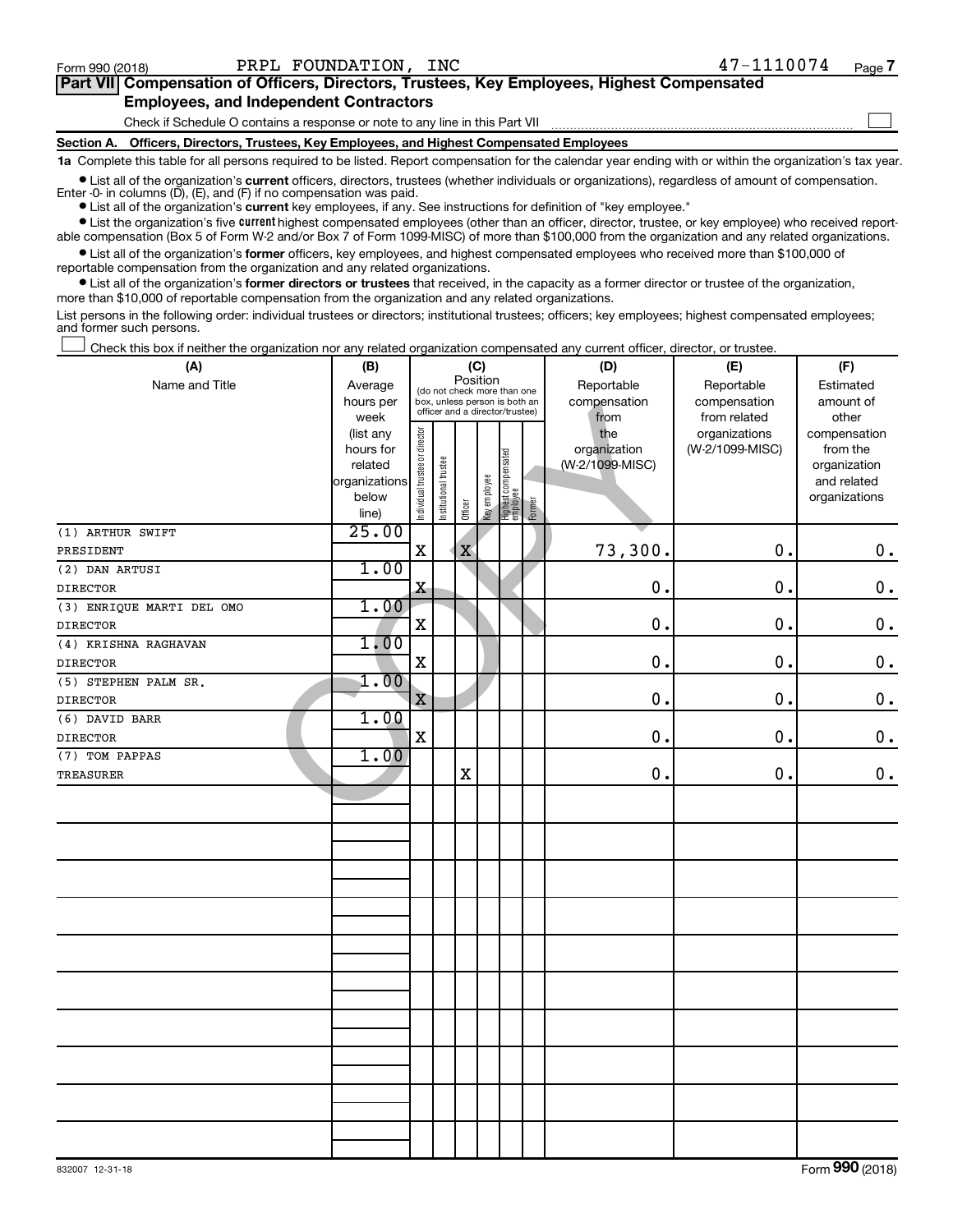|    | Form 990 (2018)                           |                                                                                                     | PRPL FOUNDATION,                                                     |                                                                                                                                                                 | INC                   |         |              |                                   |        |                                                                                                                                                                                                                                                        | 47-1110074                             |                        |                     | Page 8                                                                   |                                      |
|----|-------------------------------------------|-----------------------------------------------------------------------------------------------------|----------------------------------------------------------------------|-----------------------------------------------------------------------------------------------------------------------------------------------------------------|-----------------------|---------|--------------|-----------------------------------|--------|--------------------------------------------------------------------------------------------------------------------------------------------------------------------------------------------------------------------------------------------------------|----------------------------------------|------------------------|---------------------|--------------------------------------------------------------------------|--------------------------------------|
|    | <b>Part VII</b>                           |                                                                                                     |                                                                      |                                                                                                                                                                 |                       |         |              |                                   |        | Section A. Officers, Directors, Trustees, Key Employees, and Highest Compensated Employees (continued)                                                                                                                                                 |                                        |                        |                     |                                                                          |                                      |
|    |                                           | (A)<br>Name and title                                                                               | (B)<br>Average<br>hours per<br>week                                  | (C)<br>(D)<br>Position<br>Reportable<br>(do not check more than one<br>compensation<br>box, unless person is both an<br>officer and a director/trustee)<br>from |                       |         |              |                                   |        | (E)<br>Reportable<br>compensation<br>from related                                                                                                                                                                                                      | (F)<br>Estimated<br>amount of<br>other |                        |                     |                                                                          |                                      |
|    |                                           |                                                                                                     | (list any<br>hours for<br>related<br>organizations<br>below<br>line) | ndividual trustee or director                                                                                                                                   | Institutional trustee | Officer | Key employee | Highest compensated<br>  employee | Former | the<br>organization<br>(W-2/1099-MISC)                                                                                                                                                                                                                 | organizations<br>(W-2/1099-MISC)       |                        |                     | compensation<br>from the<br>organization<br>and related<br>organizations |                                      |
|    |                                           |                                                                                                     |                                                                      |                                                                                                                                                                 |                       |         |              |                                   |        |                                                                                                                                                                                                                                                        |                                        |                        |                     |                                                                          |                                      |
|    |                                           |                                                                                                     |                                                                      |                                                                                                                                                                 |                       |         |              |                                   |        |                                                                                                                                                                                                                                                        |                                        |                        |                     |                                                                          |                                      |
|    |                                           |                                                                                                     |                                                                      |                                                                                                                                                                 |                       |         |              |                                   |        |                                                                                                                                                                                                                                                        |                                        |                        |                     |                                                                          |                                      |
|    |                                           |                                                                                                     |                                                                      |                                                                                                                                                                 |                       |         |              |                                   |        |                                                                                                                                                                                                                                                        |                                        |                        |                     |                                                                          |                                      |
|    |                                           |                                                                                                     |                                                                      |                                                                                                                                                                 |                       |         |              |                                   |        |                                                                                                                                                                                                                                                        |                                        |                        |                     |                                                                          |                                      |
|    |                                           |                                                                                                     |                                                                      |                                                                                                                                                                 |                       |         |              |                                   |        |                                                                                                                                                                                                                                                        |                                        |                        |                     |                                                                          |                                      |
|    |                                           |                                                                                                     |                                                                      |                                                                                                                                                                 |                       |         |              |                                   |        |                                                                                                                                                                                                                                                        |                                        |                        |                     |                                                                          |                                      |
|    | 1b Sub-total                              |                                                                                                     |                                                                      |                                                                                                                                                                 |                       |         |              |                                   |        | 73,300.                                                                                                                                                                                                                                                |                                        | σ.                     |                     |                                                                          | $\overline{0}$ .                     |
|    |                                           | c Total from continuation sheets to Part VII, Section A                                             |                                                                      |                                                                                                                                                                 |                       |         |              |                                   |        | σ.<br>73,300.                                                                                                                                                                                                                                          |                                        | σ.<br>$\overline{0}$ . |                     |                                                                          | $\overline{0}$ .<br>$\overline{0}$ . |
| 2  |                                           |                                                                                                     |                                                                      |                                                                                                                                                                 |                       |         |              |                                   |        | Total number of individuals (including but not limited to those listed above) who received more than \$100,000 of reportable                                                                                                                           |                                        |                        |                     |                                                                          |                                      |
|    |                                           | compensation from the organization $\blacktriangleright$                                            |                                                                      |                                                                                                                                                                 |                       |         |              |                                   |        |                                                                                                                                                                                                                                                        |                                        |                        |                     |                                                                          | 0                                    |
|    |                                           |                                                                                                     |                                                                      |                                                                                                                                                                 |                       |         |              |                                   |        |                                                                                                                                                                                                                                                        |                                        |                        |                     | Yes                                                                      | No                                   |
| 3  |                                           | line 1a? If "Yes," complete Schedule J for such individual                                          |                                                                      |                                                                                                                                                                 |                       |         |              |                                   |        | Did the organization list any former officer, director, or trustee, key employee, or highest compensated employee on                                                                                                                                   |                                        |                        | З                   |                                                                          | х                                    |
|    |                                           | and related organizations greater than \$150,000? If "Yes," complete Schedule J for such individual |                                                                      |                                                                                                                                                                 |                       |         |              |                                   |        | For any individual listed on line 1a, is the sum of reportable compensation and other compensation from the organization                                                                                                                               |                                        |                        | 4                   |                                                                          | x                                    |
| 5  |                                           |                                                                                                     |                                                                      |                                                                                                                                                                 |                       |         |              |                                   |        | Did any person listed on line 1a receive or accrue compensation from any unrelated organization or individual for services                                                                                                                             |                                        |                        | 5                   |                                                                          | x                                    |
|    | <b>Section B. Independent Contractors</b> |                                                                                                     |                                                                      |                                                                                                                                                                 |                       |         |              |                                   |        |                                                                                                                                                                                                                                                        |                                        |                        |                     |                                                                          |                                      |
| 1. |                                           |                                                                                                     |                                                                      |                                                                                                                                                                 |                       |         |              |                                   |        | Complete this table for your five highest compensated independent contractors that received more than \$100,000 of compensation from<br>the organization. Report compensation for the calendar year ending with or within the organization's tax year. |                                        |                        |                     |                                                                          |                                      |
|    |                                           | (A)<br>Name and business address<br>ARTHUR L SWIFT, 886 VIA JUAN PABLO,                             |                                                                      |                                                                                                                                                                 |                       | SAN     |              |                                   |        | (B)<br>Description of services                                                                                                                                                                                                                         |                                        |                        | (C)<br>Compensation |                                                                          |                                      |
|    |                                           | JUAN BAUTISTA, CA 95045                                                                             |                                                                      |                                                                                                                                                                 |                       |         |              |                                   |        | MANAGEMENT                                                                                                                                                                                                                                             |                                        |                        |                     | 159,028.                                                                 |                                      |
|    |                                           |                                                                                                     |                                                                      |                                                                                                                                                                 |                       |         |              |                                   |        |                                                                                                                                                                                                                                                        |                                        |                        |                     |                                                                          |                                      |
|    |                                           |                                                                                                     |                                                                      |                                                                                                                                                                 |                       |         |              |                                   |        |                                                                                                                                                                                                                                                        |                                        |                        |                     |                                                                          |                                      |
|    |                                           |                                                                                                     |                                                                      |                                                                                                                                                                 |                       |         |              |                                   |        |                                                                                                                                                                                                                                                        |                                        |                        |                     |                                                                          |                                      |
| 2  |                                           | \$100,000 of compensation from the organization                                                     |                                                                      |                                                                                                                                                                 |                       |         | ı            |                                   |        | Total number of independent contractors (including but not limited to those listed above) who received more than                                                                                                                                       |                                        |                        |                     |                                                                          |                                      |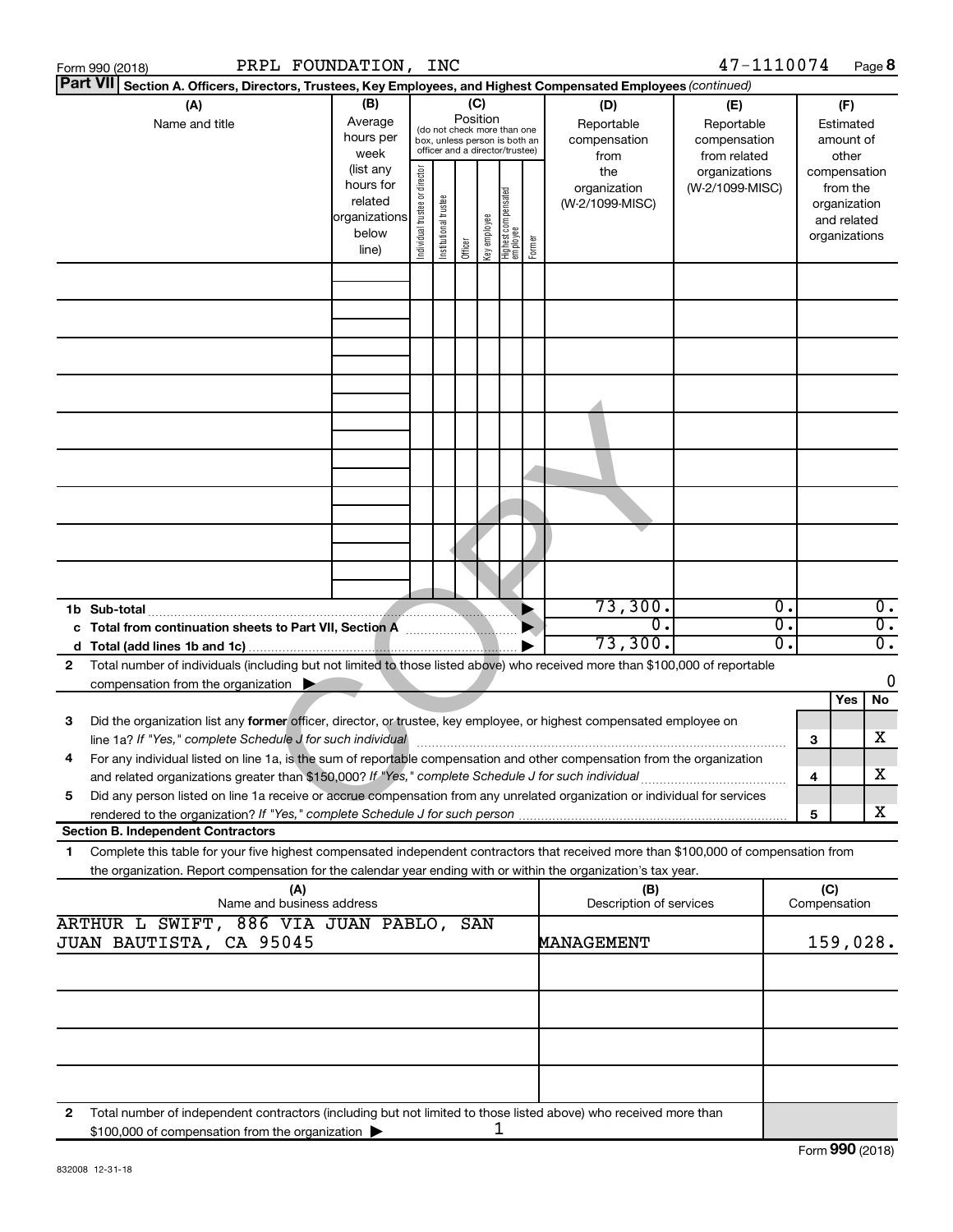|                                                                                         | <b>Part VIII</b>                             | <b>Statement of Revenue</b>                                                                                                                                                                                                                                                                                                                                                                                                                                                |                                                    |                                |                                          |                                  |                                                                      |
|-----------------------------------------------------------------------------------------|----------------------------------------------|----------------------------------------------------------------------------------------------------------------------------------------------------------------------------------------------------------------------------------------------------------------------------------------------------------------------------------------------------------------------------------------------------------------------------------------------------------------------------|----------------------------------------------------|--------------------------------|------------------------------------------|----------------------------------|----------------------------------------------------------------------|
|                                                                                         |                                              |                                                                                                                                                                                                                                                                                                                                                                                                                                                                            |                                                    |                                |                                          |                                  |                                                                      |
|                                                                                         |                                              |                                                                                                                                                                                                                                                                                                                                                                                                                                                                            |                                                    | Total revenue                  | Related or<br>exempt function<br>revenue | Unrelated<br>business<br>revenue | (D)<br>Revenue excluded<br>from tax under<br>sections<br>$512 - 514$ |
| Contributions, Gifts, Grants<br>and Other Similar Amounts<br>Program Service<br>Revenue | b<br>d<br>h.<br>2 a<br>b<br>C<br>d<br>е<br>f | 1 a Federated campaigns<br>1a<br>1 <sub>b</sub><br>Membership dues<br>1c<br>Fundraising events<br>1 <sub>d</sub><br>Related organizations<br>Government grants (contributions)<br>1e<br>f All other contributions, gifts, grants, and<br>similar amounts not included above<br>1f<br>Noncash contributions included in lines 1a-1f: \$<br>MEMBERSHIP DUES<br>SPONSORSHIPS<br><b>REGISTRATIONS</b><br>All other program service revenue                                     | <b>Business Code</b><br>519100<br>519100<br>519100 | 367, 259.<br>97,926.<br>3,465. | 367,259.<br>97,926.<br>3,465.            |                                  |                                                                      |
|                                                                                         |                                              |                                                                                                                                                                                                                                                                                                                                                                                                                                                                            |                                                    | 468,650.                       |                                          |                                  |                                                                      |
| <b>Other Revenue</b>                                                                    | З<br>4<br>5<br>6а<br>b<br>с<br>d             | Investment income (including dividends, interest, and<br>Income from investment of tax-exempt bond proceeds<br>(i) Real<br>Gross rents<br>Less: rental expenses<br>Rental income or (loss)<br>7 a Gross amount from sales of<br>(i) Securities<br>assets other than inventory<br><b>b</b> Less: cost or other basis<br>and sales expenses<br>8 a Gross income from fundraising events (not<br>of<br>including \$<br>contributions reported on line 1c). See<br>$\mathbf b$ | (ii) Personal<br>(ii) Other                        |                                |                                          |                                  |                                                                      |
|                                                                                         |                                              | c Net income or (loss) from fundraising events                                                                                                                                                                                                                                                                                                                                                                                                                             | .                                                  |                                |                                          |                                  |                                                                      |
|                                                                                         |                                              | 9 a Gross income from gaming activities. See<br>$\mathbf{b}$                                                                                                                                                                                                                                                                                                                                                                                                               |                                                    |                                |                                          |                                  |                                                                      |
|                                                                                         |                                              | c Net income or (loss) from gaming activities<br>10 a Gross sales of inventory, less returns<br>and allowances $\ldots$ , $\ldots$ , $\ldots$ , $\ldots$ , $\ldots$ , $\ldots$ , $\ldots$<br>c Net income or (loss) from sales of inventory                                                                                                                                                                                                                                |                                                    |                                |                                          |                                  |                                                                      |
|                                                                                         |                                              | Miscellaneous Revenue                                                                                                                                                                                                                                                                                                                                                                                                                                                      | <b>Business Code</b>                               |                                |                                          |                                  |                                                                      |
|                                                                                         | 11a<br>b<br>с<br>d                           | <u> 1989 - Johann John Stone, markin film ar yn y breninn y breninn y breninn y breninn y breninn y breninn y br</u>                                                                                                                                                                                                                                                                                                                                                       |                                                    |                                |                                          |                                  |                                                                      |
|                                                                                         | е                                            |                                                                                                                                                                                                                                                                                                                                                                                                                                                                            |                                                    |                                |                                          |                                  |                                                                      |
|                                                                                         | 12                                           |                                                                                                                                                                                                                                                                                                                                                                                                                                                                            |                                                    | 468,650.                       | 468,650.                                 | 0.                               | 0.                                                                   |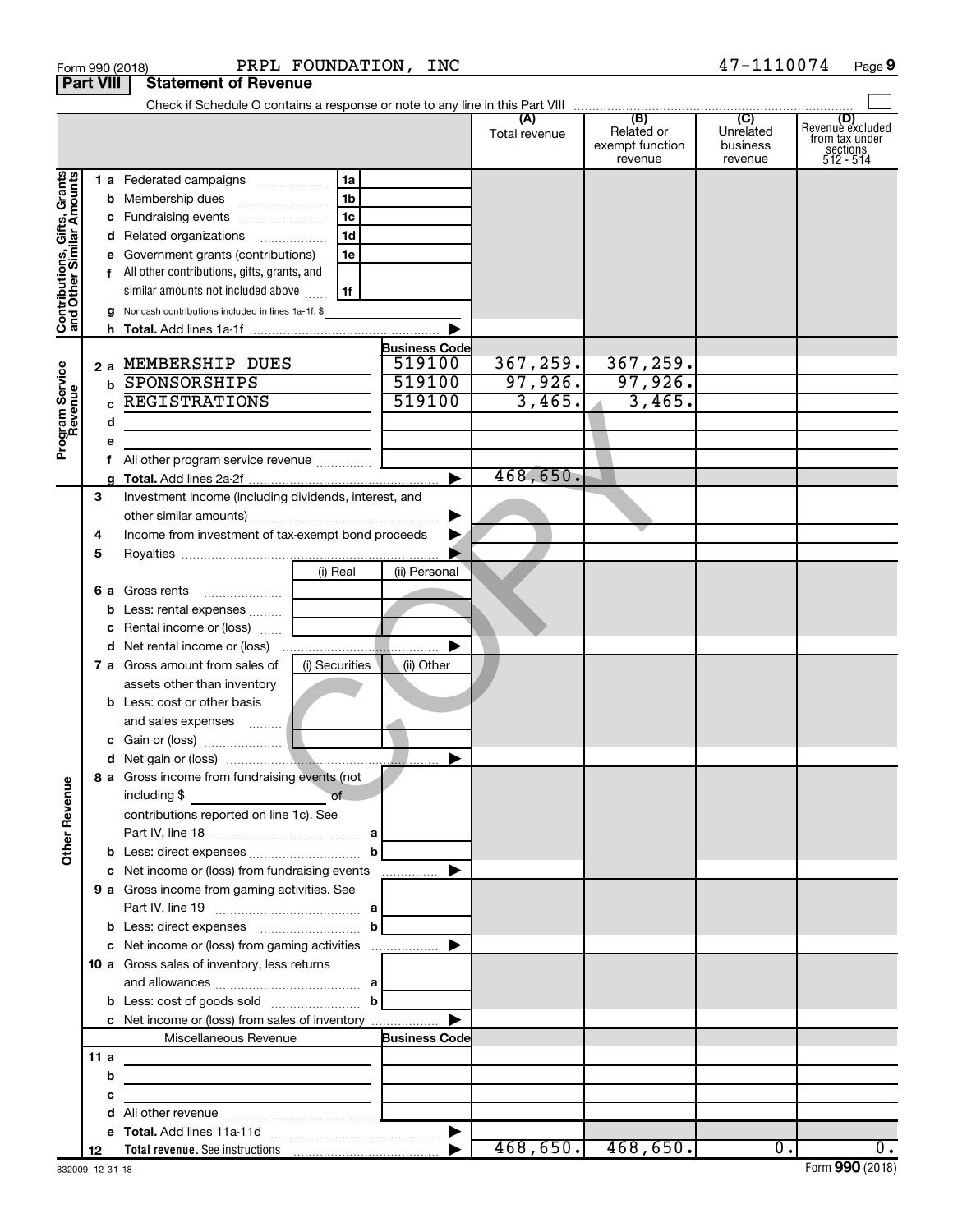| Form 990 (2018 |  |  |
|----------------|--|--|
|                |  |  |

 $\frac{1}{4}$   $\frac{1}{1}$   $\frac{1}{1}$   $\frac{1}{1}$   $\frac{1}{1}$   $\frac{1}{1}$   $\frac{1}{1}$   $\frac{1}{1}$   $\frac{1}{1}$   $\frac{1}{1}$   $\frac{1}{1}$   $\frac{1}{1}$   $\frac{1}{1}$   $\frac{1}{1}$   $\frac{1}{1}$   $\frac{1}{1}$   $\frac{1}{1}$   $\frac{1}{1}$   $\frac{1}{1}$   $\frac{1}{1}$   $\frac{1}{1}$   $\frac{1}{1}$  PRPL FOUNDATION, INC 47-1110074

**Part IX Statement of Functional Expenses**

*Section 501(c)(3) and 501(c)(4) organizations must complete all columns. All other organizations must complete column (A).*

|    | Do not include amounts reported on lines 6b,<br>7b, 8b, 9b, and 10b of Part VIII.                                                                                                                           | (A)<br>Total expenses | (B)<br>Program service<br>expenses | (C)<br>Management and<br>general expenses | (D)<br>Fundraising<br>expenses |  |  |  |  |
|----|-------------------------------------------------------------------------------------------------------------------------------------------------------------------------------------------------------------|-----------------------|------------------------------------|-------------------------------------------|--------------------------------|--|--|--|--|
| 1. | Grants and other assistance to domestic organizations                                                                                                                                                       |                       |                                    |                                           |                                |  |  |  |  |
|    | and domestic governments. See Part IV, line 21                                                                                                                                                              |                       |                                    |                                           |                                |  |  |  |  |
| 2  | Grants and other assistance to domestic                                                                                                                                                                     |                       |                                    |                                           |                                |  |  |  |  |
|    | individuals. See Part IV, line 22                                                                                                                                                                           |                       |                                    |                                           |                                |  |  |  |  |
| 3  | Grants and other assistance to foreign                                                                                                                                                                      |                       |                                    |                                           |                                |  |  |  |  |
|    | organizations, foreign governments, and foreign                                                                                                                                                             |                       |                                    |                                           |                                |  |  |  |  |
|    | individuals. See Part IV, lines 15 and 16                                                                                                                                                                   |                       |                                    |                                           |                                |  |  |  |  |
| 4  | Benefits paid to or for members                                                                                                                                                                             |                       |                                    |                                           |                                |  |  |  |  |
| 5  | Compensation of current officers, directors,                                                                                                                                                                |                       |                                    |                                           |                                |  |  |  |  |
|    | trustees, and key employees                                                                                                                                                                                 | 73,300.               |                                    |                                           |                                |  |  |  |  |
| 6  | Compensation not included above, to disqualified                                                                                                                                                            |                       |                                    |                                           |                                |  |  |  |  |
|    | persons (as defined under section 4958(f)(1)) and                                                                                                                                                           |                       |                                    |                                           |                                |  |  |  |  |
|    | persons described in section 4958(c)(3)(B)                                                                                                                                                                  |                       |                                    |                                           |                                |  |  |  |  |
| 7  |                                                                                                                                                                                                             |                       |                                    |                                           |                                |  |  |  |  |
| 8  | Pension plan accruals and contributions (include                                                                                                                                                            |                       |                                    |                                           |                                |  |  |  |  |
|    | section 401(k) and 403(b) employer contributions)                                                                                                                                                           |                       |                                    |                                           |                                |  |  |  |  |
| 9  |                                                                                                                                                                                                             |                       |                                    |                                           |                                |  |  |  |  |
| 10 |                                                                                                                                                                                                             |                       |                                    |                                           |                                |  |  |  |  |
| 11 | Fees for services (non-employees):                                                                                                                                                                          |                       |                                    |                                           |                                |  |  |  |  |
| а  |                                                                                                                                                                                                             | 159,651.              |                                    |                                           |                                |  |  |  |  |
| b  |                                                                                                                                                                                                             |                       |                                    |                                           |                                |  |  |  |  |
| с  |                                                                                                                                                                                                             | 2,470.                |                                    |                                           |                                |  |  |  |  |
| d  |                                                                                                                                                                                                             |                       |                                    |                                           |                                |  |  |  |  |
| е  | Professional fundraising services. See Part IV, line 17                                                                                                                                                     |                       |                                    |                                           |                                |  |  |  |  |
| f  | Investment management fees<br>Other. (If line 11g amount exceeds 10% of line 25,                                                                                                                            |                       |                                    |                                           |                                |  |  |  |  |
| g  | column (A) amount, list line 11g expenses on Sch 0.)                                                                                                                                                        |                       |                                    |                                           |                                |  |  |  |  |
| 12 |                                                                                                                                                                                                             |                       |                                    |                                           |                                |  |  |  |  |
| 13 |                                                                                                                                                                                                             | 8,459.                |                                    |                                           |                                |  |  |  |  |
| 14 |                                                                                                                                                                                                             | 6,180.                |                                    |                                           |                                |  |  |  |  |
| 15 |                                                                                                                                                                                                             |                       |                                    |                                           |                                |  |  |  |  |
| 16 |                                                                                                                                                                                                             |                       |                                    |                                           |                                |  |  |  |  |
| 17 | Travel                                                                                                                                                                                                      |                       |                                    |                                           |                                |  |  |  |  |
| 18 | Payments of travel or entertainment expenses                                                                                                                                                                |                       |                                    |                                           |                                |  |  |  |  |
|    | for any federal, state, or local public officials                                                                                                                                                           |                       |                                    |                                           |                                |  |  |  |  |
| 19 | Conferences, conventions, and meetings                                                                                                                                                                      | 106,651.              |                                    |                                           |                                |  |  |  |  |
| 20 | Interest                                                                                                                                                                                                    |                       |                                    |                                           |                                |  |  |  |  |
| 21 |                                                                                                                                                                                                             |                       |                                    |                                           |                                |  |  |  |  |
| 22 | Depreciation, depletion, and amortization                                                                                                                                                                   |                       |                                    |                                           |                                |  |  |  |  |
| 23 |                                                                                                                                                                                                             |                       |                                    |                                           |                                |  |  |  |  |
| 24 | Other expenses. Itemize expenses not covered<br>above. (List miscellaneous expenses in line 24e. If line<br>24e amount exceeds 10% of line 25, column (A)<br>amount, list line 24e expenses on Schedule O.) |                       |                                    |                                           |                                |  |  |  |  |
| a  | <b>BAD DEBT</b>                                                                                                                                                                                             | 20,000.               |                                    |                                           |                                |  |  |  |  |
| b  |                                                                                                                                                                                                             |                       |                                    |                                           |                                |  |  |  |  |
| с  | the contract of the contract of the contract of the contract of the contract of                                                                                                                             |                       |                                    |                                           |                                |  |  |  |  |
| d  | the control of the control of the control of the control of                                                                                                                                                 |                       |                                    |                                           |                                |  |  |  |  |
| е  | All other expenses                                                                                                                                                                                          |                       |                                    |                                           |                                |  |  |  |  |
| 25 | Total functional expenses. Add lines 1 through 24e                                                                                                                                                          | 376, 711.             |                                    |                                           |                                |  |  |  |  |
| 26 | Joint costs. Complete this line only if the organization                                                                                                                                                    |                       |                                    |                                           |                                |  |  |  |  |
|    | reported in column (B) joint costs from a combined<br>educational campaign and fundraising solicitation.                                                                                                    |                       |                                    |                                           |                                |  |  |  |  |
|    | Check here $\blacktriangleright$<br>if following SOP 98-2 (ASC 958-720)                                                                                                                                     |                       |                                    |                                           |                                |  |  |  |  |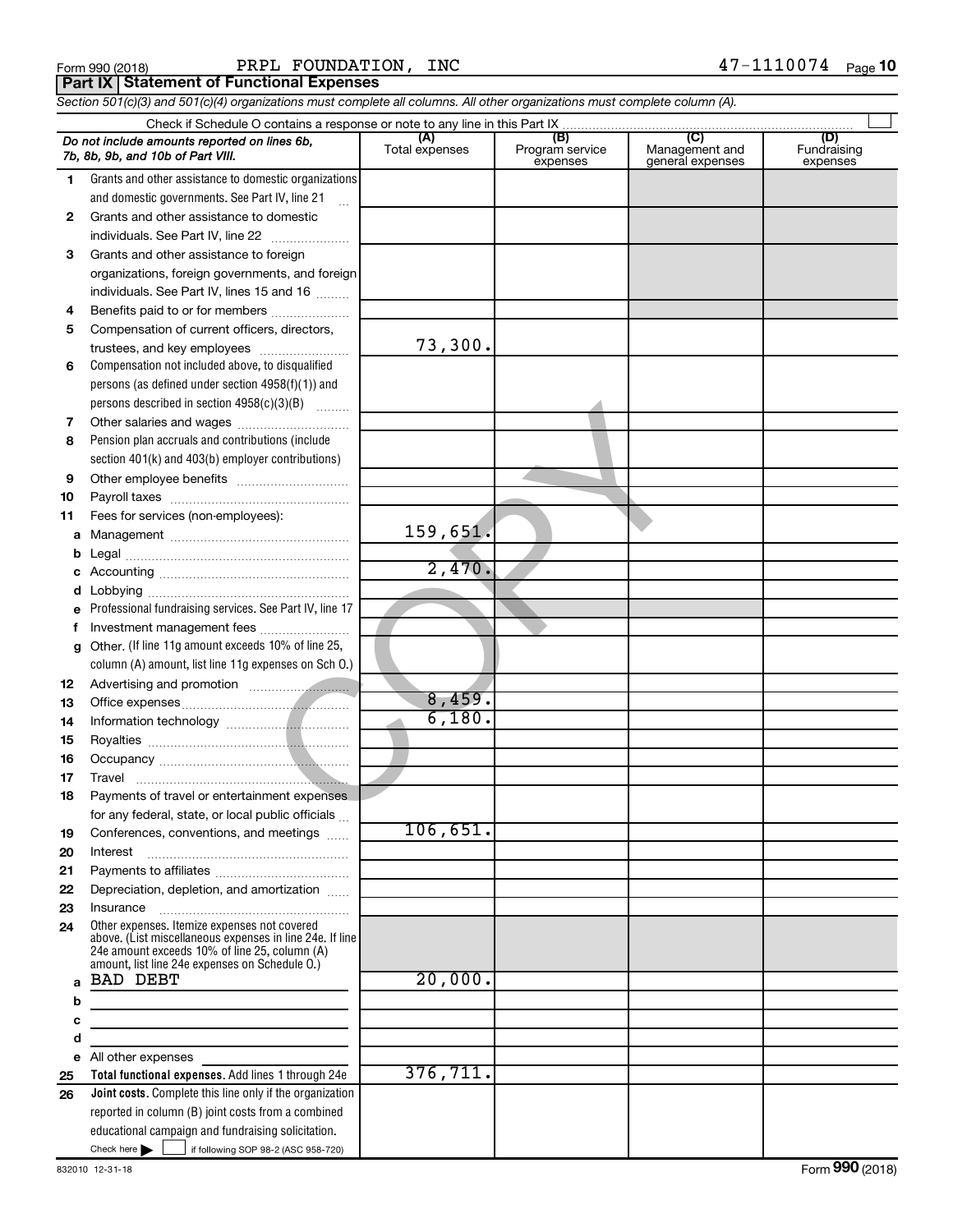| Form 990 (2018) | INC<br>FOUNDATION,<br>PRPL | 1110074<br>1 7<br>Page<br>$\overline{\phantom{0}}$ |
|-----------------|----------------------------|----------------------------------------------------|
|-----------------|----------------------------|----------------------------------------------------|

|                             |    |                                                                                                                                                                                                                                |            | (A)<br>Beginning of year |                 | (B)<br>End of year |
|-----------------------------|----|--------------------------------------------------------------------------------------------------------------------------------------------------------------------------------------------------------------------------------|------------|--------------------------|-----------------|--------------------|
|                             | 1  |                                                                                                                                                                                                                                |            | 9,082.                   | 1               | 38, 208.           |
|                             | 2  |                                                                                                                                                                                                                                |            |                          | $\mathbf{2}$    |                    |
|                             | з  |                                                                                                                                                                                                                                |            |                          | З               |                    |
|                             | 4  |                                                                                                                                                                                                                                |            | 163,075.                 | 4               | 267,598.           |
|                             | 5  | Loans and other receivables from current and former officers, directors,                                                                                                                                                       |            |                          |                 |                    |
|                             |    | trustees, key employees, and highest compensated employees. Complete                                                                                                                                                           |            |                          |                 |                    |
|                             |    | Part II of Schedule L                                                                                                                                                                                                          |            |                          | 5               |                    |
|                             | 6  | Loans and other receivables from other disqualified persons (as defined under                                                                                                                                                  |            |                          |                 |                    |
|                             |    | section 4958(f)(1)), persons described in section 4958(c)(3)(B), and contributing                                                                                                                                              |            |                          |                 |                    |
| Assets                      |    | employers and sponsoring organizations of section 501(c)(9) voluntary                                                                                                                                                          |            |                          |                 |                    |
|                             |    | employees' beneficiary organizations (see instr). Complete Part II of Sch L                                                                                                                                                    |            |                          | 6               |                    |
|                             | 7  |                                                                                                                                                                                                                                |            |                          | 7               |                    |
|                             | 8  |                                                                                                                                                                                                                                |            | 3,514.                   | 8               | 58.                |
|                             | 9  | Prepaid expenses and deferred charges [11] [11] prepaid expenses and deferred charges [11] [11] presummation and the Prepaid expension and the Prepaid expension and the Prepaid experiment of Prepaid experiment and the Prep |            |                          | 9               |                    |
|                             |    | <b>10a</b> Land, buildings, and equipment: cost or other                                                                                                                                                                       |            |                          |                 |                    |
|                             |    | basis. Complete Part VI of Schedule D<br><b>b</b> Less: accumulated depreciation                                                                                                                                               | 10a<br>10b |                          | 10 <sub>c</sub> |                    |
|                             | 11 |                                                                                                                                                                                                                                |            |                          | 11              |                    |
|                             | 12 |                                                                                                                                                                                                                                |            | 12                       |                 |                    |
|                             | 13 |                                                                                                                                                                                                                                |            | 13                       |                 |                    |
|                             | 14 |                                                                                                                                                                                                                                |            |                          | 14              |                    |
|                             | 15 |                                                                                                                                                                                                                                |            |                          | 15              |                    |
|                             | 16 |                                                                                                                                                                                                                                |            | 175,671.                 | 16              | 305,864.           |
|                             | 17 |                                                                                                                                                                                                                                |            | 184,101.                 | 17              | 240,688.           |
|                             | 18 |                                                                                                                                                                                                                                |            | 18                       |                 |                    |
|                             | 19 |                                                                                                                                                                                                                                |            | 317,500.                 | 19              | 299, 167.          |
|                             | 20 |                                                                                                                                                                                                                                |            |                          | 20              |                    |
|                             | 21 | Escrow or custodial account liability. Complete Part IV of Schedule D                                                                                                                                                          |            |                          | 21              |                    |
|                             | 22 | Loans and other payables to current and former officers, directors, trustees,                                                                                                                                                  |            |                          |                 |                    |
| Liabilities                 |    | key employees, highest compensated employees, and disqualified persons.                                                                                                                                                        |            |                          |                 |                    |
|                             |    | Complete Part II of Schedule Later manufacture and complete Part II of Schedule Later manufacture and complete                                                                                                                 |            |                          | 22              |                    |
|                             | 23 | Secured mortgages and notes payable to unrelated third parties                                                                                                                                                                 |            |                          | 23              |                    |
|                             | 24 | Unsecured notes and loans payable to unrelated third parties                                                                                                                                                                   |            |                          | 24              |                    |
|                             | 25 | Other liabilities (including federal income tax, payables to related third                                                                                                                                                     |            |                          |                 |                    |
|                             |    | parties, and other liabilities not included on lines 17-24). Complete Part X of                                                                                                                                                |            |                          |                 |                    |
|                             |    | Schedule D                                                                                                                                                                                                                     |            | 501,601.                 | 25              | 539,855.           |
|                             | 26 | Total liabilities. Add lines 17 through 25                                                                                                                                                                                     |            |                          | 26              |                    |
|                             |    | Organizations that follow SFAS 117 (ASC 958), check here $\blacktriangleright \begin{array}{c} \perp X \end{array}$ and                                                                                                        |            |                          |                 |                    |
|                             | 27 | complete lines 27 through 29, and lines 33 and 34.                                                                                                                                                                             |            | $-325,930.$              | 27              | $-233,991.$        |
|                             | 28 |                                                                                                                                                                                                                                |            |                          | 28              |                    |
|                             | 29 | Permanently restricted net assets                                                                                                                                                                                              |            |                          | 29              |                    |
|                             |    | Organizations that do not follow SFAS 117 (ASC 958), check here ▶ □                                                                                                                                                            |            |                          |                 |                    |
|                             |    | and complete lines 30 through 34.                                                                                                                                                                                              |            |                          |                 |                    |
| Net Assets or Fund Balances | 30 |                                                                                                                                                                                                                                |            |                          | 30              |                    |
|                             | 31 | Paid-in or capital surplus, or land, building, or equipment fund                                                                                                                                                               |            |                          | 31              |                    |
|                             | 32 | Retained earnings, endowment, accumulated income, or other funds                                                                                                                                                               |            |                          | 32              |                    |
|                             | 33 |                                                                                                                                                                                                                                |            | $-325,930.$              | 33              | $-233,991.$        |
|                             | 34 |                                                                                                                                                                                                                                | 175,671.   | 34                       | 305,864.        |                    |

Form (2018) **990**

## **Part X Balance Sheet**

|  | Form 990 (2018) |  |
|--|-----------------|--|
|  |                 |  |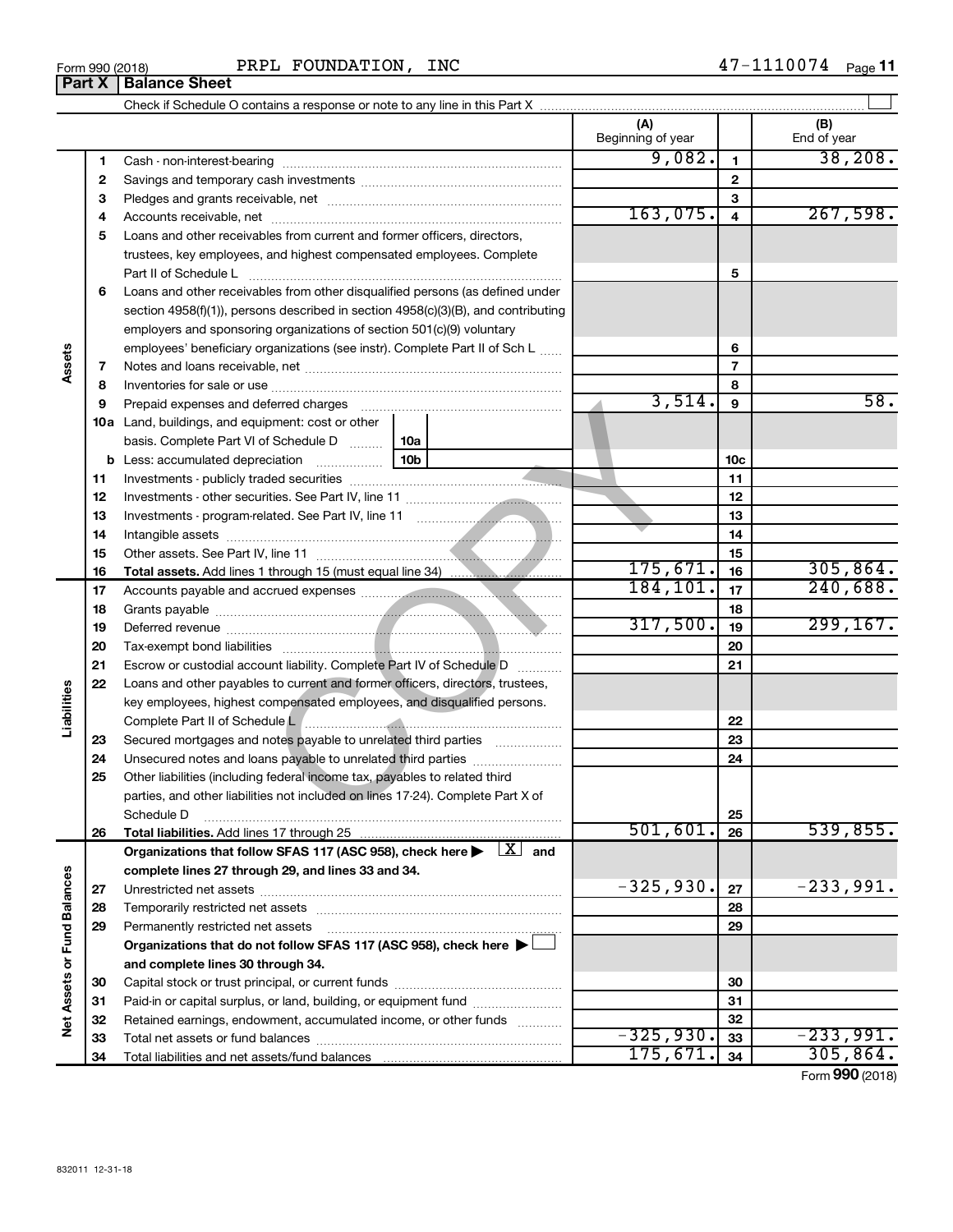|    | PRPL FOUNDATION, INC<br>Form 990 (2018)                                                                                                                                                                                        | 47-1110074              |                |     | Page 12          |
|----|--------------------------------------------------------------------------------------------------------------------------------------------------------------------------------------------------------------------------------|-------------------------|----------------|-----|------------------|
|    | <b>Part XI   Reconciliation of Net Assets</b>                                                                                                                                                                                  |                         |                |     |                  |
|    | Check if Schedule O contains a response or note to any line in this Part XI [11] [12] Check if Schedule O contains a response or note to any line in this Part XI                                                              |                         |                |     |                  |
|    |                                                                                                                                                                                                                                |                         |                |     |                  |
| 1  |                                                                                                                                                                                                                                | $\mathbf{1}$            |                |     | 468,650.         |
| 2  |                                                                                                                                                                                                                                | $\overline{2}$          |                |     | 376, 711.        |
| З  |                                                                                                                                                                                                                                | 3                       |                |     | 91,939.          |
| 4  |                                                                                                                                                                                                                                | $\overline{\mathbf{4}}$ | $-325,930.$    |     |                  |
| 5  | Net unrealized gains (losses) on investments [111] matter in the contract of the contract of the contract of the contract of the contract of the contract of the contract of the contract of the contract of the contract of t | 5                       |                |     |                  |
| 6  | Donated services and use of facilities                                                                                                                                                                                         | 6                       |                |     |                  |
| 7  | Investment expenses                                                                                                                                                                                                            | $\overline{7}$          |                |     |                  |
| 8  | Prior period adjustments www.communication.communication.communication.communication.com                                                                                                                                       | 8                       |                |     |                  |
| 9  |                                                                                                                                                                                                                                | 9                       |                |     | $\overline{0}$ . |
| 10 | Net assets or fund balances at end of year. Combine lines 3 through 9 (must equal Part X, line 33,                                                                                                                             |                         |                |     |                  |
|    | column (B))                                                                                                                                                                                                                    | 10                      | $-233,991.$    |     |                  |
|    | Part XII Financial Statements and Reporting                                                                                                                                                                                    |                         |                |     |                  |
|    |                                                                                                                                                                                                                                |                         |                |     |                  |
|    |                                                                                                                                                                                                                                |                         |                | Yes | No               |
| 1  | $\mathbf{X}$ Accrual<br>Accounting method used to prepare the Form 990: [130] Cash<br>Other                                                                                                                                    |                         |                |     |                  |
|    | If the organization changed its method of accounting from a prior year or checked "Other," explain in Schedule O.                                                                                                              |                         |                |     |                  |
|    |                                                                                                                                                                                                                                |                         | 2a             |     | x                |
|    | If "Yes," check a box below to indicate whether the financial statements for the year were compiled or reviewed on a                                                                                                           |                         |                |     |                  |
|    | separate basis, consolidated basis, or both:                                                                                                                                                                                   |                         |                |     |                  |
|    | Separate basis<br>Consolidated basis<br>Both consolidated and separate basis                                                                                                                                                   |                         |                |     |                  |
|    |                                                                                                                                                                                                                                |                         | 2 <sub>b</sub> |     | x                |
|    | If "Yes," check a box below to indicate whether the financial statements for the year were audited on a separate basis,                                                                                                        |                         |                |     |                  |
|    | consolidated basis, or both:                                                                                                                                                                                                   |                         |                |     |                  |
|    | Separate basis<br><b>Consolidated basis</b><br>Both consolidated and separate basis                                                                                                                                            |                         |                |     |                  |
|    | c If "Yes" to line 2a or 2b, does the organization have a committee that assumes responsibility for oversight of the audit,                                                                                                    |                         |                |     |                  |
|    |                                                                                                                                                                                                                                |                         | 2c             |     |                  |
|    | If the organization changed either its oversight process or selection process during the tax year, explain in Schedule O.                                                                                                      |                         |                |     |                  |
|    | 3a As a result of a federal award, was the organization required to undergo an audit or audits as set forth in the Single Audit                                                                                                |                         |                |     |                  |
|    |                                                                                                                                                                                                                                |                         | За             |     | X                |
|    | b If "Yes," did the organization undergo the required audit or audits? If the organization did not undergo the required audit                                                                                                  |                         |                |     |                  |
|    |                                                                                                                                                                                                                                |                         | Зb             |     |                  |
|    |                                                                                                                                                                                                                                |                         |                |     | Form 990 (2018)  |
|    |                                                                                                                                                                                                                                |                         |                |     |                  |
|    |                                                                                                                                                                                                                                |                         |                |     |                  |
|    |                                                                                                                                                                                                                                |                         |                |     |                  |
|    |                                                                                                                                                                                                                                |                         |                |     |                  |
|    |                                                                                                                                                                                                                                |                         |                |     |                  |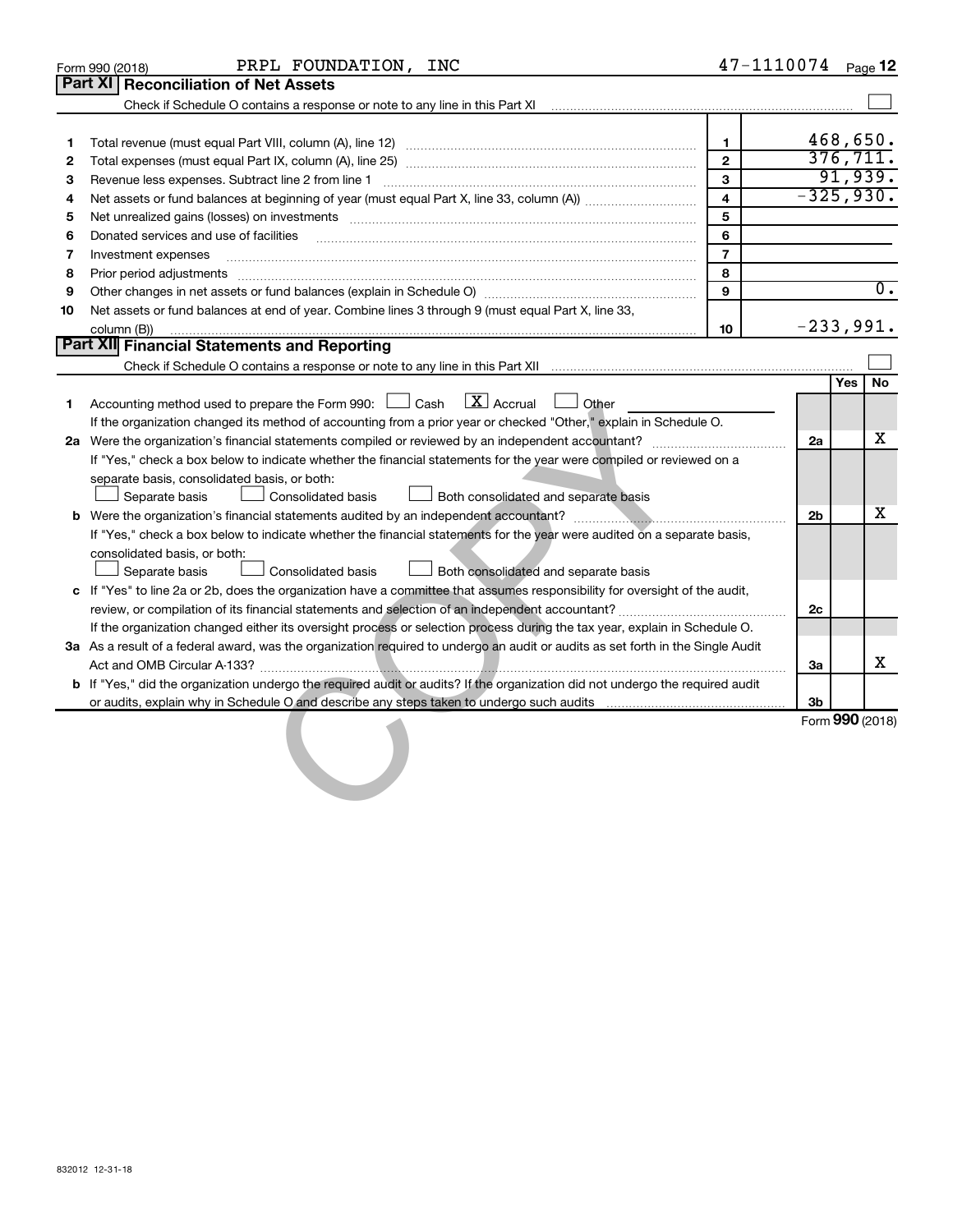| <b>SCHEDULE C</b>                                                                                     |  | <b>Political Campaign and Lobbying Activities</b>                                                                                                                                                                                                                                              |         |                            | OMB No. 1545-0047                                |           |
|-------------------------------------------------------------------------------------------------------|--|------------------------------------------------------------------------------------------------------------------------------------------------------------------------------------------------------------------------------------------------------------------------------------------------|---------|----------------------------|--------------------------------------------------|-----------|
| (Form 990 or 990-EZ)<br>For Organizations Exempt From Income Tax Under section 501(c) and section 527 |  |                                                                                                                                                                                                                                                                                                |         |                            |                                                  |           |
|                                                                                                       |  |                                                                                                                                                                                                                                                                                                |         |                            |                                                  |           |
| Department of the Treasury                                                                            |  | Complete if the organization is described below. Attach to Form 990 or Form 990-EZ.                                                                                                                                                                                                            |         |                            | <b>Open to Public</b><br><b>Inspection</b>       |           |
| Internal Revenue Service                                                                              |  | Go to www.irs.gov/Form990 for instructions and the latest information.                                                                                                                                                                                                                         |         |                            |                                                  |           |
|                                                                                                       |  | If the organization answered "Yes," on Form 990, Part IV, line 3, or Form 990-EZ, Part V, line 46 (Political Campaign Activities), then                                                                                                                                                        |         |                            |                                                  |           |
|                                                                                                       |  | • Section 501(c)(3) organizations: Complete Parts I-A and B. Do not complete Part I-C.<br>• Section 501(c) (other than section 501(c)(3)) organizations: Complete Parts I-A and C below. Do not complete Part I-B.                                                                             |         |                            |                                                  |           |
| • Section 527 organizations: Complete Part I-A only.                                                  |  |                                                                                                                                                                                                                                                                                                |         |                            |                                                  |           |
|                                                                                                       |  | If the organization answered "Yes," on Form 990, Part IV, line 4, or Form 990-EZ, Part VI, line 47 (Lobbying Activities), then                                                                                                                                                                 |         |                            |                                                  |           |
|                                                                                                       |  | • Section 501(c)(3) organizations that have filed Form 5768 (election under section 501(h)): Complete Part II-A. Do not complete Part II-B.                                                                                                                                                    |         |                            |                                                  |           |
|                                                                                                       |  | • Section 501(c)(3) organizations that have NOT filed Form 5768 (election under section 501(h)): Complete Part II-B. Do not complete Part II-A.                                                                                                                                                |         |                            |                                                  |           |
|                                                                                                       |  | If the organization answered "Yes," on Form 990, Part IV, line 5 (Proxy Tax) (see separate instructions) or Form 990-EZ, Part V, line 35c (Proxy                                                                                                                                               |         |                            |                                                  |           |
| Tax) (see separate instructions), then                                                                |  |                                                                                                                                                                                                                                                                                                |         |                            |                                                  |           |
|                                                                                                       |  | • Section 501(c)(4), (5), or (6) organizations: Complete Part III.                                                                                                                                                                                                                             |         |                            |                                                  |           |
| Name of organization                                                                                  |  |                                                                                                                                                                                                                                                                                                |         |                            | <b>Employer identification number</b>            |           |
|                                                                                                       |  | PRPL FOUNDATION, INC                                                                                                                                                                                                                                                                           |         |                            | 47-1110074                                       |           |
| Part I-A                                                                                              |  | Complete if the organization is exempt under section 501(c) or is a section 527 organization.                                                                                                                                                                                                  |         |                            |                                                  |           |
|                                                                                                       |  |                                                                                                                                                                                                                                                                                                |         |                            |                                                  |           |
| 1.                                                                                                    |  | Provide a description of the organization's direct and indirect political campaign activities in Part IV.                                                                                                                                                                                      |         |                            |                                                  |           |
| 2                                                                                                     |  |                                                                                                                                                                                                                                                                                                |         |                            | $\triangleright$ \$                              |           |
| 3                                                                                                     |  |                                                                                                                                                                                                                                                                                                |         |                            |                                                  |           |
| Part I-B                                                                                              |  | Complete if the organization is exempt under section 501(c)(3).                                                                                                                                                                                                                                |         |                            |                                                  |           |
|                                                                                                       |  |                                                                                                                                                                                                                                                                                                |         |                            | $\blacktriangleright$ \$                         |           |
| 2                                                                                                     |  |                                                                                                                                                                                                                                                                                                |         |                            | $\blacktriangleright$ \$                         |           |
| 3                                                                                                     |  | If the organization incurred a section 4955 tax, did it file Form 4720 for this year?                                                                                                                                                                                                          |         |                            | Yes                                              | <b>No</b> |
|                                                                                                       |  |                                                                                                                                                                                                                                                                                                |         |                            | Yes                                              | <b>No</b> |
| <b>b</b> If "Yes," describe in Part IV.                                                               |  |                                                                                                                                                                                                                                                                                                |         |                            |                                                  |           |
|                                                                                                       |  | Part I-C Complete if the organization is exempt under section 501(c), except section 501(c)(3).                                                                                                                                                                                                |         |                            |                                                  |           |
|                                                                                                       |  | 1 Enter the amount directly expended by the filing organization for section 527 exempt function activities                                                                                                                                                                                     |         |                            | $\blacktriangleright$ \$                         |           |
|                                                                                                       |  | 2 Enter the amount of the filing organization's funds contributed to other organizations for section 527                                                                                                                                                                                       |         |                            |                                                  |           |
|                                                                                                       |  | exempt function activities with a construction of the construction of the construction of the construction of the construction of the construction of the construction of the construction of the construction of the construc                                                                 |         |                            | $\blacktriangleright$ \$                         |           |
| 3                                                                                                     |  | Total exempt function expenditures. Add lines 1 and 2. Enter here and on Form 1120-POL,                                                                                                                                                                                                        |         |                            |                                                  |           |
|                                                                                                       |  |                                                                                                                                                                                                                                                                                                |         |                            | $\triangleright$ \$                              |           |
|                                                                                                       |  |                                                                                                                                                                                                                                                                                                |         |                            | Yes                                              | <b>No</b> |
| 5                                                                                                     |  | Enter the names, addresses and employer identification number (EIN) of all section 527 political organizations to which the filing organization<br>made payments. For each organization listed, enter the amount paid from the filing organization's funds. Also enter the amount of political |         |                            |                                                  |           |
|                                                                                                       |  | contributions received that were promptly and directly delivered to a separate political organization, such as a separate segregated fund or a                                                                                                                                                 |         |                            |                                                  |           |
|                                                                                                       |  | political action committee (PAC). If additional space is needed, provide information in Part IV.                                                                                                                                                                                               |         |                            |                                                  |           |
| (a) Name                                                                                              |  | (b) Address                                                                                                                                                                                                                                                                                    | (c) EIN | (d) Amount paid from       | (e) Amount of political                          |           |
|                                                                                                       |  |                                                                                                                                                                                                                                                                                                |         | filing organization's      | contributions received and                       |           |
|                                                                                                       |  |                                                                                                                                                                                                                                                                                                |         | funds. If none, enter -0-. | promptly and directly<br>delivered to a separate |           |
|                                                                                                       |  |                                                                                                                                                                                                                                                                                                |         |                            | political organization.                          |           |
|                                                                                                       |  |                                                                                                                                                                                                                                                                                                |         |                            | If none, enter -0-.                              |           |
|                                                                                                       |  |                                                                                                                                                                                                                                                                                                |         |                            |                                                  |           |
|                                                                                                       |  |                                                                                                                                                                                                                                                                                                |         |                            |                                                  |           |
|                                                                                                       |  |                                                                                                                                                                                                                                                                                                |         |                            |                                                  |           |
|                                                                                                       |  |                                                                                                                                                                                                                                                                                                |         |                            |                                                  |           |
|                                                                                                       |  |                                                                                                                                                                                                                                                                                                |         |                            |                                                  |           |
|                                                                                                       |  |                                                                                                                                                                                                                                                                                                |         |                            |                                                  |           |
|                                                                                                       |  |                                                                                                                                                                                                                                                                                                |         |                            |                                                  |           |
|                                                                                                       |  |                                                                                                                                                                                                                                                                                                |         |                            |                                                  |           |
|                                                                                                       |  |                                                                                                                                                                                                                                                                                                |         |                            |                                                  |           |
|                                                                                                       |  |                                                                                                                                                                                                                                                                                                |         |                            |                                                  |           |
|                                                                                                       |  |                                                                                                                                                                                                                                                                                                |         |                            |                                                  |           |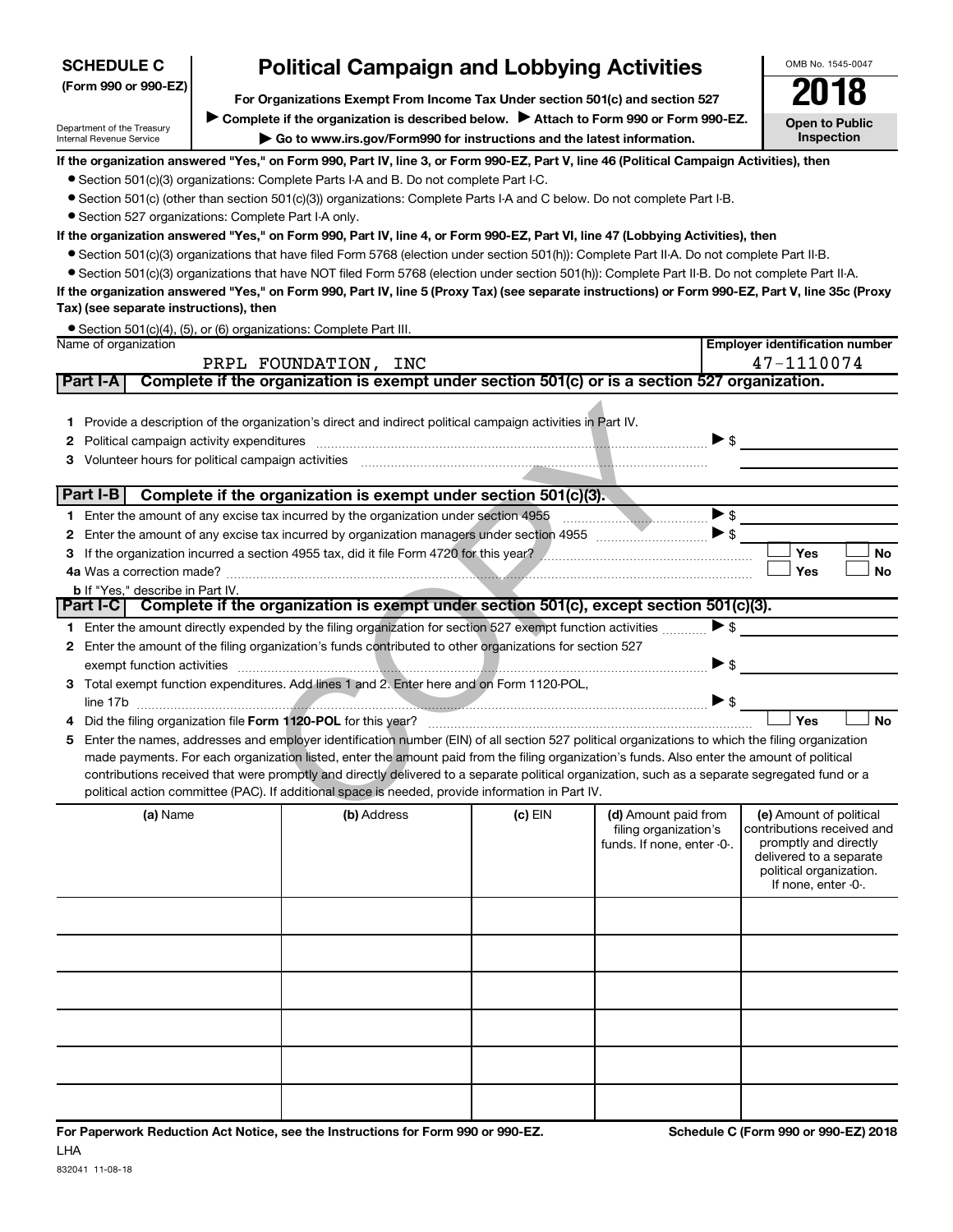| Schedule C (Form 990 or 990-EZ) 2018 PRPL FOUNDATION, INC                                                                                                          |                                                                                   |                                                         |            |                                        | 47-1110074 Page 2              |
|--------------------------------------------------------------------------------------------------------------------------------------------------------------------|-----------------------------------------------------------------------------------|---------------------------------------------------------|------------|----------------------------------------|--------------------------------|
| Complete if the organization is exempt under section 501(c)(3) and filed Form 5768 (election under<br>Part II-A                                                    |                                                                                   |                                                         |            |                                        |                                |
| section 501(h)).                                                                                                                                                   |                                                                                   |                                                         |            |                                        |                                |
| A Check $\blacktriangleright$<br>if the filing organization belongs to an affiliated group (and list in Part IV each affiliated group member's name, address, EIN, |                                                                                   |                                                         |            |                                        |                                |
| expenses, and share of excess lobbying expenditures).                                                                                                              |                                                                                   |                                                         |            |                                        |                                |
| <b>B</b> Check $\blacktriangleright$<br>if the filing organization checked box A and "limited control" provisions apply.                                           |                                                                                   |                                                         |            |                                        |                                |
| <b>Limits on Lobbying Expenditures</b><br>(The term "expenditures" means amounts paid or incurred.)                                                                |                                                                                   |                                                         |            | (a) Filing<br>organization's<br>totals | (b) Affiliated group<br>totals |
|                                                                                                                                                                    | 1a Total lobbying expenditures to influence public opinion (grass roots lobbying) |                                                         |            |                                        |                                |
| <b>b</b> Total lobbying expenditures to influence a legislative body (direct lobbying) <i>manumumumum</i>                                                          |                                                                                   |                                                         |            |                                        |                                |
| с                                                                                                                                                                  |                                                                                   |                                                         |            |                                        |                                |
| d Other exempt purpose expenditures                                                                                                                                |                                                                                   |                                                         |            |                                        |                                |
|                                                                                                                                                                    |                                                                                   |                                                         |            |                                        |                                |
| f Lobbying nontaxable amount. Enter the amount from the following table in both columns.                                                                           |                                                                                   |                                                         |            |                                        |                                |
| If the amount on line $1e$ , column $(a)$ or $(b)$ is:                                                                                                             |                                                                                   | The lobbying nontaxable amount is:                      |            |                                        |                                |
| Not over \$500,000                                                                                                                                                 |                                                                                   | 20% of the amount on line 1e.                           |            |                                        |                                |
| Over \$500,000 but not over \$1,000,000                                                                                                                            |                                                                                   | \$100,000 plus 15% of the excess over \$500,000.        |            |                                        |                                |
| Over \$1,000,000 but not over \$1,500,000                                                                                                                          |                                                                                   | \$175,000 plus 10% of the excess over \$1,000,000       |            |                                        |                                |
| Over \$1,500,000 but not over \$17,000,000                                                                                                                         |                                                                                   | \$225,000 plus 5% of the excess over \$1,500,000.       |            |                                        |                                |
| Over \$17,000,000                                                                                                                                                  | \$1,000,000.                                                                      |                                                         |            |                                        |                                |
|                                                                                                                                                                    |                                                                                   |                                                         |            |                                        |                                |
| g Grassroots nontaxable amount (enter 25% of line 1f)                                                                                                              |                                                                                   |                                                         |            |                                        |                                |
| h Subtract line 1g from line 1a. If zero or less, enter -0-                                                                                                        |                                                                                   |                                                         |            |                                        |                                |
|                                                                                                                                                                    |                                                                                   |                                                         |            |                                        |                                |
| If there is an amount other than zero on either line 1h or line 1i, did the organization file Form 4720                                                            |                                                                                   |                                                         |            |                                        |                                |
| reporting section 4911 tax for this year?                                                                                                                          |                                                                                   |                                                         |            |                                        | Yes<br>No                      |
|                                                                                                                                                                    |                                                                                   | 4-Year Averaging Period Under Section 501(h)            |            |                                        |                                |
| (Some organizations that made a section 501(h) election do not have to complete all of the five columns below.                                                     |                                                                                   |                                                         |            |                                        |                                |
|                                                                                                                                                                    |                                                                                   | See the separate instructions for lines 2a through 2f.) |            |                                        |                                |
|                                                                                                                                                                    |                                                                                   | Lobbying Expenditures During 4-Year Averaging Period    |            |                                        |                                |
| Calendar year<br>(or fiscal year beginning in)                                                                                                                     | (a) 2015                                                                          | (b) 2016                                                | $(c)$ 2017 | $(d)$ 2018                             | (e) Total                      |
| 2a Lobbying nontaxable amount                                                                                                                                      |                                                                                   |                                                         |            |                                        |                                |
| <b>b</b> Lobbying ceiling amount<br>(150% of line 2a, column(e))                                                                                                   |                                                                                   |                                                         |            |                                        |                                |
| c Total lobbying expenditures                                                                                                                                      |                                                                                   |                                                         |            |                                        |                                |
| d Grassroots nontaxable amount                                                                                                                                     |                                                                                   |                                                         |            |                                        |                                |
| e Grassroots ceiling amount                                                                                                                                        |                                                                                   |                                                         |            |                                        |                                |
| (150% of line 2d, column (e))                                                                                                                                      |                                                                                   |                                                         |            |                                        |                                |
| f Grassroots lobbying expenditures                                                                                                                                 |                                                                                   |                                                         |            |                                        |                                |

**Schedule C (Form 990 or 990-EZ) 2018**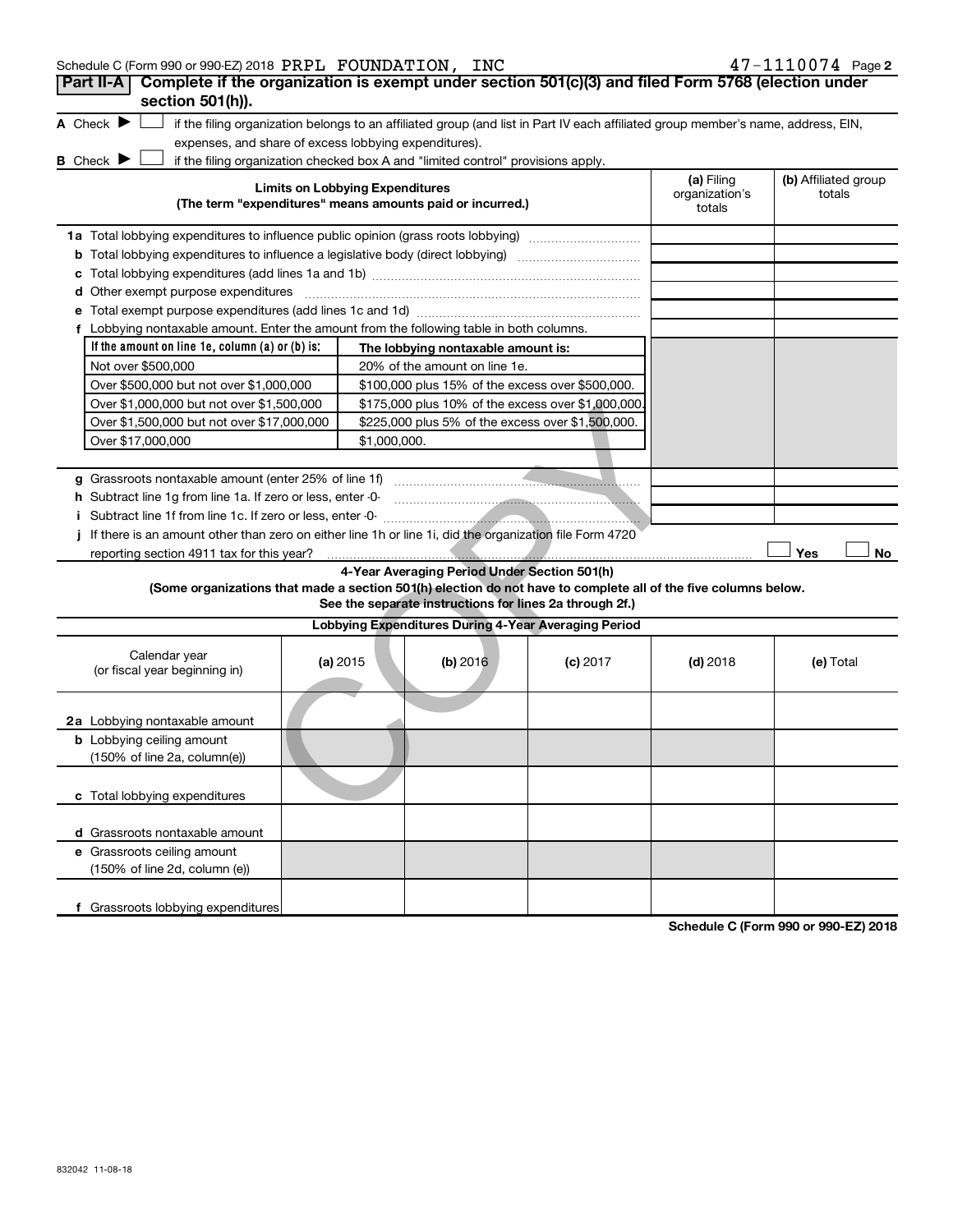#### Schedule C (Form 990 or 990-EZ) 2018  $\rm PRPL$   $\rm \, FOUNDATION$  ,  $\rm \, INC$   $\rm \, 47-1110074$   $\rm \, Page$

#### **Part II-B** Complete if the organization is exempt under section 501(c)(3) and has NOT filed Form 5768 **(election under section 501(h)).**

| For each "Yes," response on lines 1a through 1i below, provide in Part IV a detailed description |                                                                                                                                                                                                                                      | (a) |                | (b)                     |    |  |
|--------------------------------------------------------------------------------------------------|--------------------------------------------------------------------------------------------------------------------------------------------------------------------------------------------------------------------------------------|-----|----------------|-------------------------|----|--|
|                                                                                                  | of the lobbying activity.                                                                                                                                                                                                            | Yes | No             | Amount                  |    |  |
| 1                                                                                                | During the year, did the filing organization attempt to influence foreign, national, state, or<br>local legislation, including any attempt to influence public opinion on a legislative matter<br>or referendum, through the use of: |     |                |                         |    |  |
|                                                                                                  | <b>b</b> Paid staff or management (include compensation in expenses reported on lines 1c through 1i)?                                                                                                                                |     |                |                         |    |  |
|                                                                                                  |                                                                                                                                                                                                                                      |     |                |                         |    |  |
|                                                                                                  |                                                                                                                                                                                                                                      |     |                |                         |    |  |
|                                                                                                  |                                                                                                                                                                                                                                      |     |                |                         |    |  |
|                                                                                                  |                                                                                                                                                                                                                                      |     |                |                         |    |  |
|                                                                                                  | g Direct contact with legislators, their staffs, government officials, or a legislative body?                                                                                                                                        |     |                |                         |    |  |
|                                                                                                  | h Rallies, demonstrations, seminars, conventions, speeches, lectures, or any similar means?                                                                                                                                          |     |                |                         |    |  |
|                                                                                                  |                                                                                                                                                                                                                                      |     |                |                         |    |  |
|                                                                                                  |                                                                                                                                                                                                                                      |     |                |                         |    |  |
|                                                                                                  | 2a Did the activities in line 1 cause the organization to be not described in section 501(c)(3)?                                                                                                                                     |     |                |                         |    |  |
|                                                                                                  |                                                                                                                                                                                                                                      |     |                |                         |    |  |
|                                                                                                  | c If "Yes," enter the amount of any tax incurred by organization managers under section 4912                                                                                                                                         |     |                |                         |    |  |
|                                                                                                  | d If the filing organization incurred a section 4912 tax, did it file Form 4720 for this year?                                                                                                                                       |     |                |                         |    |  |
|                                                                                                  | Part III-A Complete if the organization is exempt under section 501(c)(4), section 501(c)(5), or section<br>$501(c)(6)$ .                                                                                                            |     |                |                         |    |  |
|                                                                                                  |                                                                                                                                                                                                                                      |     |                | Yes                     | No |  |
| 1                                                                                                |                                                                                                                                                                                                                                      |     | 1              | $\overline{\textbf{x}}$ |    |  |
| $\mathbf{2}$                                                                                     |                                                                                                                                                                                                                                      |     | $\mathbf{2}$   | $\overline{\text{x}}$   |    |  |
| 3                                                                                                | Did the organization agree to carry over lobbying and political campaign activity expenditures from the prior year?                                                                                                                  |     |                |                         | X  |  |
|                                                                                                  | 3<br>Part III-B Complete if the organization is exempt under section $501(c)(4)$ , section $501(c)(5)$ , or section                                                                                                                  |     |                |                         |    |  |
|                                                                                                  | 501(c)(6) and if either (a) BOTH Part III-A, lines 1 and 2, are answered "No," OR (b) Part III-A, line 3, is<br>answered "Yes."                                                                                                      |     |                |                         |    |  |
| 1                                                                                                |                                                                                                                                                                                                                                      |     | 1              |                         |    |  |
| $\mathbf{2}$                                                                                     | Section 162(e) nondeductible lobbying and political expenditures (do not include amounts of political                                                                                                                                |     |                |                         |    |  |
|                                                                                                  | expenses for which the section 527(f) tax was paid).                                                                                                                                                                                 |     |                |                         |    |  |
|                                                                                                  |                                                                                                                                                                                                                                      |     | 2a             |                         |    |  |
|                                                                                                  | b Carryover from last year manufactured and contact the contract of the contract of the contract of the contract of the contract of the contract of the contract of the contract of the contract of the contract of the contra       |     | 2 <sub>b</sub> |                         |    |  |
|                                                                                                  |                                                                                                                                                                                                                                      |     | 2c             |                         |    |  |
| 3                                                                                                | Aggregate amount reported in section 6033(e)(1)(A) notices of nondeductible section 162(e) dues manuscription                                                                                                                        |     | 3              |                         |    |  |
| 4                                                                                                | If notices were sent and the amount on line 2c exceeds the amount on line 3, what portion of the excess                                                                                                                              |     |                |                         |    |  |
|                                                                                                  | does the organization agree to carryover to the reasonable estimate of nondeductible lobbying and political                                                                                                                          |     |                |                         |    |  |
|                                                                                                  |                                                                                                                                                                                                                                      |     | 4              |                         |    |  |
| 5.                                                                                               |                                                                                                                                                                                                                                      |     | 5              |                         |    |  |
|                                                                                                  | Part IV  <br><b>Supplemental Information</b>                                                                                                                                                                                         |     |                |                         |    |  |
|                                                                                                  | Drovide the descriptions required for Part LA line 1: Part LR line 4: Part LC line 5: Part ILA (affiliated group list): Part ILA lines 1 and 2 (see                                                                                  |     |                |                         |    |  |

Provide the descriptions required for Part I-A, line 1; Part I-B, line 4; Part I-C, line 5; Part II-A (affiliated group list); Part II-A, lines 1 and 2 (see instructions); and Part II-B, line 1. Also, complete this part for any additional information.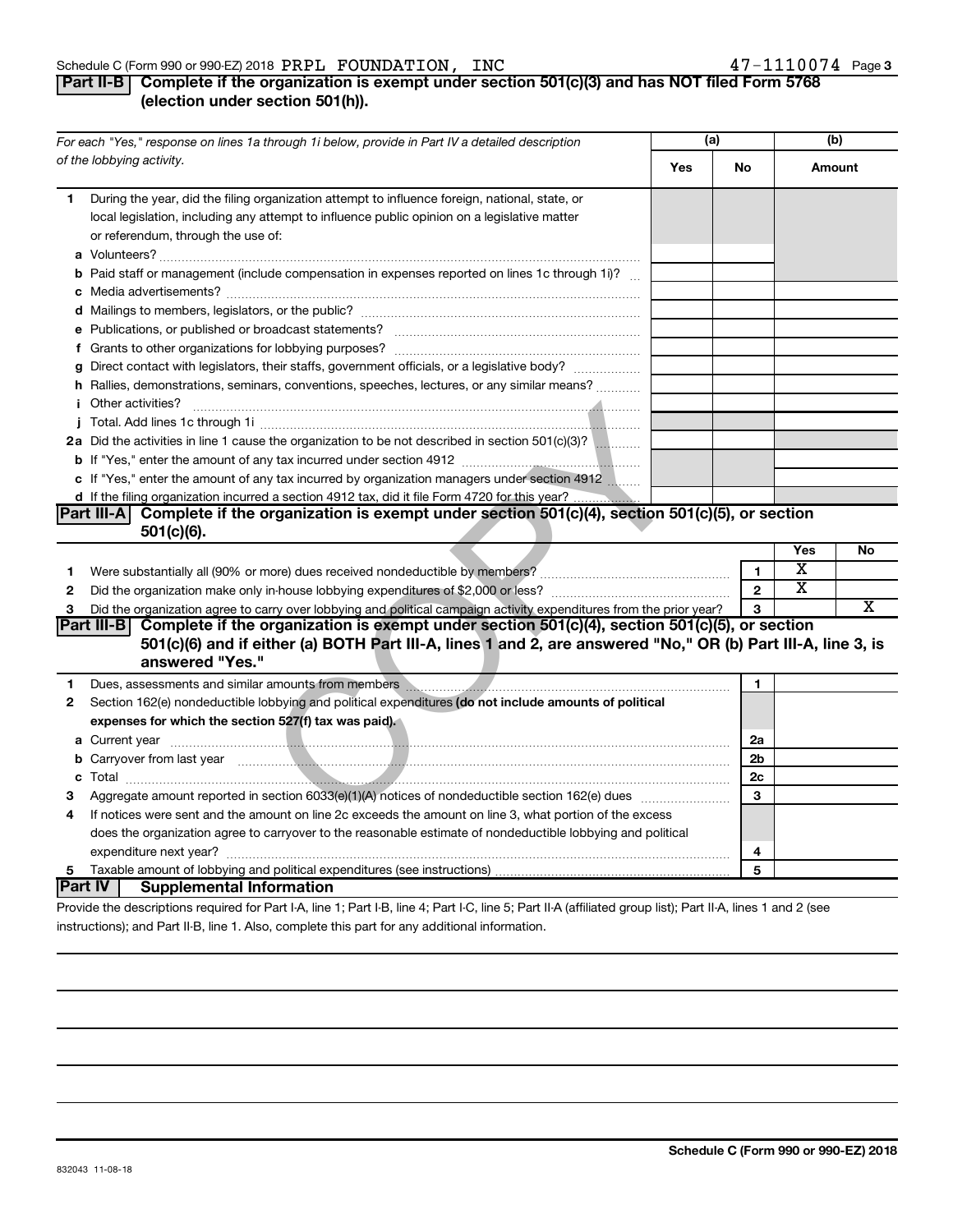| <b>SCHEDULE O</b><br>(Form 990 or 990-EZ)<br>Department of the Treasury<br>Internal Revenue Service | Supplemental Information to Form 990 or 990-EZ<br>Complete to provide information for responses to specific questions on<br>Form 990 or 990-EZ or to provide any additional information.<br>Attach to Form 990 or 990-EZ.<br>Go to www.irs.gov/Form990 for the latest information. |     |  |  |  |  |  |
|-----------------------------------------------------------------------------------------------------|------------------------------------------------------------------------------------------------------------------------------------------------------------------------------------------------------------------------------------------------------------------------------------|-----|--|--|--|--|--|
| Name of the organization                                                                            | <b>Employer identification number</b><br>47-1110074                                                                                                                                                                                                                                |     |  |  |  |  |  |
| PRPL FOUNDATION, INC<br>FORM 990, PART I, LINE 1, DESCRIPTION OF ORGANIZATION MISSION:              |                                                                                                                                                                                                                                                                                    |     |  |  |  |  |  |
|                                                                                                     | SECURITY, VIRTUALIZATION AND SOFTWARE PORTABILITY. PRPL IS                                                                                                                                                                                                                         | THE |  |  |  |  |  |
|                                                                                                     | EMBODIMENT OF A VARIETY OF NEW AND EXISTING COMMUNITY OPEN SOURCE                                                                                                                                                                                                                  |     |  |  |  |  |  |
|                                                                                                     | PROJECTS TO HELP ADDRESS THESE<br>ISSUES.<br>THE GOAL IS TO PUSH INOOVATION                                                                                                                                                                                                        |     |  |  |  |  |  |
| AREAS RANGING FROM BIG DATA, CLOUD COMPUTING AND ANALYTICS TO<br>IN.                                |                                                                                                                                                                                                                                                                                    |     |  |  |  |  |  |
|                                                                                                     | EMBEDDED DEVICES, INTERNET-OF-THINGS "IOT" HUBS AND RESIDENTIAL                                                                                                                                                                                                                    |     |  |  |  |  |  |
| GATEWAYS.                                                                                           |                                                                                                                                                                                                                                                                                    |     |  |  |  |  |  |
|                                                                                                     | PRPL IS BEING CREATED ON THE PRINCIPLE OF PORTABILITY, ALLOWING FOR                                                                                                                                                                                                                |     |  |  |  |  |  |
| CODE TO BE WRITTEN ONCE, AND DEPLOYED TO MANY DEVICES - REGARDLESS OF                               |                                                                                                                                                                                                                                                                                    |     |  |  |  |  |  |
| ARCHITECTURE. BY PUSHING PORTABLE SOFTWARE<br>(JITS, EMULATION, BINARY                              |                                                                                                                                                                                                                                                                                    |     |  |  |  |  |  |
| TRANSLATION), PRPL ENABLES DEVELOPERS TO INNOVATE ON THEIR CORE                                     |                                                                                                                                                                                                                                                                                    |     |  |  |  |  |  |
| STRENGTHS. THE PRPL FOUNDATION, ("FOUNDATION")<br>IS AN OPEN-SOURCE,                                |                                                                                                                                                                                                                                                                                    |     |  |  |  |  |  |
| COMMUNITY-DRIVEN, COLLABORATIVE, ORGANIZATION.<br>IT MAINLY TARGETS AND                             |                                                                                                                                                                                                                                                                                    |     |  |  |  |  |  |
| SUPPORTS THE MIPS ARCHITECTURE -<br>BUT IT IS OPEN TO ALL - WITH A FOCUS                            |                                                                                                                                                                                                                                                                                    |     |  |  |  |  |  |
| ENABLING NEXT-GEN DATACENTER-TO-DEVICE PORTABLE SOFTWARE AND<br>ON.                                 |                                                                                                                                                                                                                                                                                    |     |  |  |  |  |  |
| VIRTUALIZED ARCHITECTURES.                                                                          |                                                                                                                                                                                                                                                                                    |     |  |  |  |  |  |
|                                                                                                     |                                                                                                                                                                                                                                                                                    |     |  |  |  |  |  |
|                                                                                                     |                                                                                                                                                                                                                                                                                    |     |  |  |  |  |  |

FORM 990, PART III, LINE 1, DESCRIPTION OF ORGANIZATION MISSION: THE SECURITY AND INTEROPERABILITY OF EMBEDDED DEVICES FOR THE INTERNET OF THINGS (IOT) AND SMART SOCIETY OF THE FUTURE; AND (B) UNDERTAKE OTHER ACTIVITIES AS APPROPRIATE TO FURTHER THE PURPOSES AND ACHIEVE THE GOALS SET FORTH ABOVE.

LHA For Paperwork Reduction Act Notice, see the Instructions for Form 990 or 990-EZ. Schedule O (Form 990 or 990-EZ) (2018) HISTORICALLY, THE PRPL FOUNDATION DEVELOPED AROUND THE MIPS ECOSYSTEM; IT NOW HAS EVOLVED TO BE INSTRUCTION SET-NEUTRAL IN ITS APPROACH. THE MISSION OF THE FOUNDATION MAY ONLY BE AMENDED BY A UNANIMOUS VOTE OF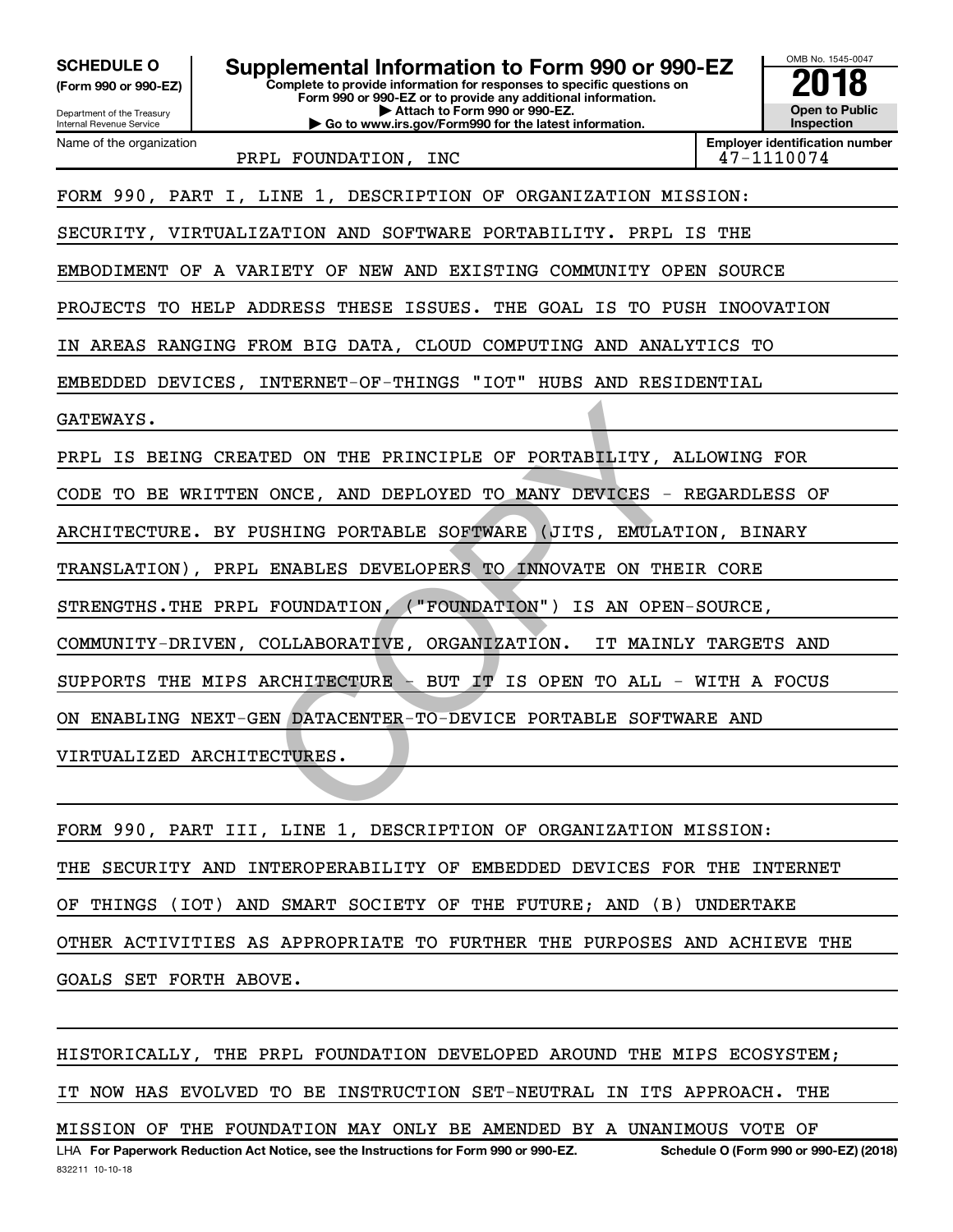Name of the organization

PRPL FOUNDATION, INC 47-1110074

**Employer identification number**

ALL OF PLATINUM DIRECTORS (AS DEFINED BELOW).

FORM 990, PART VI, SECTION A, LINE 3:

THE ORGANIZATION DELEGATES THE MAJORITY OF OPERATIONS DUTIES TO THE

MANAGEMENT COMPANY, VIRTUAL INC, INCLUDING BUT NOT LIMITED TO

ADMINISTRATION OF THE MAJORITY OF MEETINGS, ASSISTANCE WITH MEMBERSHIP

DUTIES AND ALL FINANCIAL DUTIES.

FORM 990, PART VI, SECTION A, LINE 6:

THE FOUNDATION SHALL INITIALLY HAVE FOUR CLASSES OF MEMBERSHIP: PLATINUM MEMBERS, GOLD MEMBERS, SILVER MEMBERS, AND INDIVIDUAL/ACADEMIA MEMBERS. THE NUMBER OF PLATINUM MEMBERS SHALL BE LIMITED TO EIGHT MEMBERS. THE NUMBER OF GOLD MEMBERS, SLIVER MEMBERS AND INDIVIDUAL/ACADEMIA MEMBERS ARE UNLIMITED.

FORM 990, PART VI, SECTION A, LINE 7A: SUBJECT TO THE PROVISIONS OF SECTION 4.3, THE BOARD SHALL ESTABLISH REASONABLE NOMINATION AND ELECTION PROCEDURES FOR THE DIRECTORS ELECTED BY ANY CLASS OF MEMBERS, GIVEN THE NATURE, SIZE, AND OPERATIONS OF THE FOUNDATION, INCLUDING A REASONABLE MEANS FOR MEMBERS OF APPROPRIATE CLASSES TO NOMINATE A PERSON FOR ELECTION AS A DIRECTOR, A REASONABLE OPPORTUNITY FOR A NOMINEE TO COMMUNICATE TO THE MEMBERS THE NOMINEE'S QUALIFICATIONS AND THE REASONS FOR THE NOMINEE'S CANDIDACY (IF REQUESTED BY SUCH NOMINEE), A REASONABLE OPPORTUNITY FOR ALL NOMINEES TO SOLICIT VOTES (IF REQUESTED BY ANY SUCH NOMINEE), AND A REASONABLE OPPORTUNITY FOR ALL MEMBERS ENTITLED TO VOTE THEREON TO CHOOSE AMONG THE NOMINEES. SECTION A, LINE 6:<br>
CLI INITIALLY HAVE FOUR CLASSES OF MEMBERS, SILVER MEMBERS, AND INDIVIDUAL/AC<br>
MEMBERS SHALL BE LIMITED TO EIGHT MEM<br>
SR MEMBERS AND INDIVIDUAL/ACADEMIA MEM<br>
SECTION A, LINE 7A:<br>
JISIONS OF SECTION 4.3,

#### FORM 990, PART VI, SECTION B, LINE 11B:

832212 10-10-18 **Schedule O (Form 990 or 990-EZ) (2018)** THE COMPLETED FORM 990 IS PROVIDED TO THE PRESIDENT TO APPROVE PRIOR TO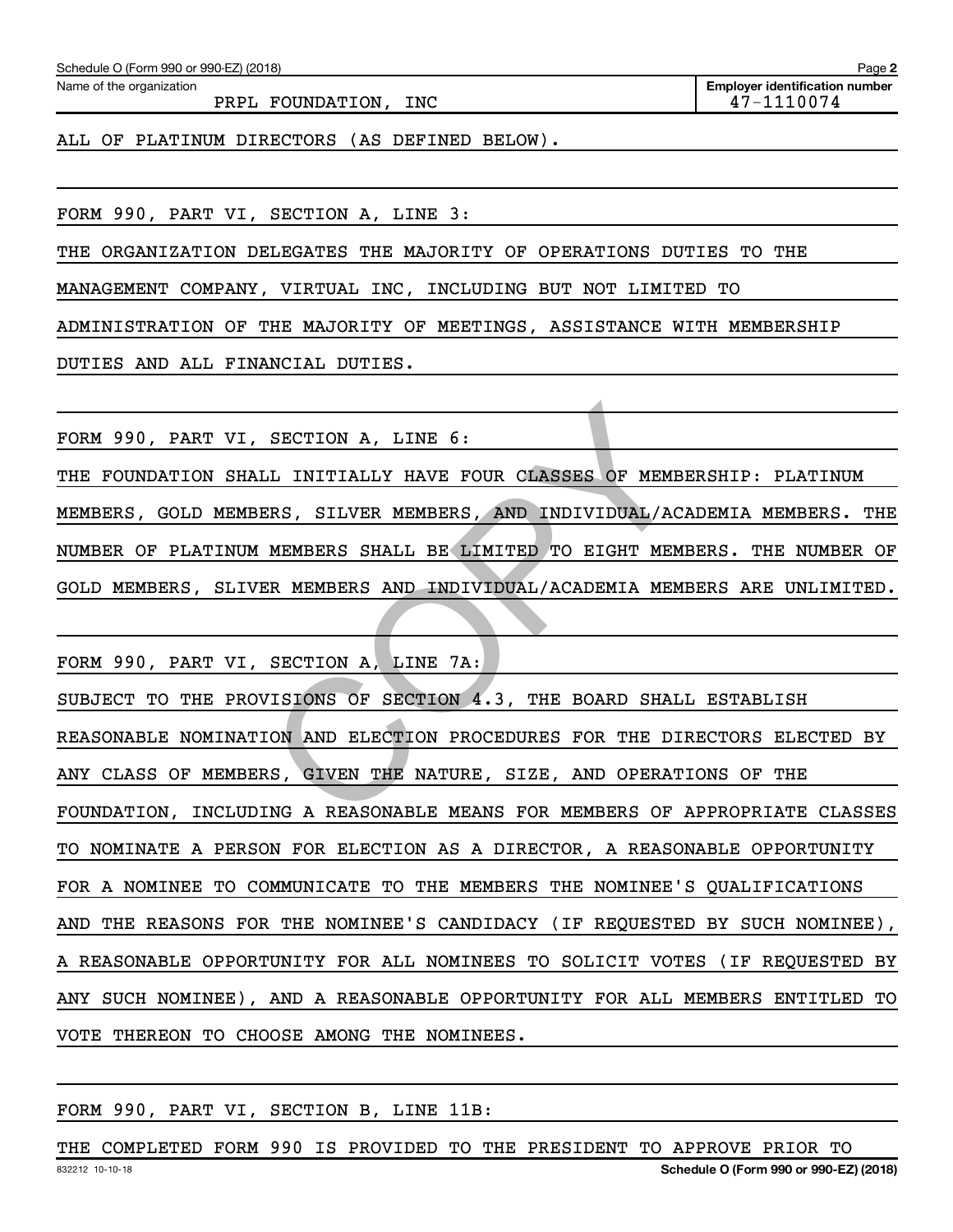| Schedule O (Form 990 or 990-EZ) (2018)                                    | Page 2                                              |
|---------------------------------------------------------------------------|-----------------------------------------------------|
| Name of the organization<br>PRPL FOUNDATION, INC                          | <b>Employer identification number</b><br>47-1110074 |
| FILING.                                                                   |                                                     |
|                                                                           |                                                     |
| FORM 990, PART VI, SECTION B, LINE 15:                                    |                                                     |
|                                                                           |                                                     |
| DIRECTORS SHALL NOT RECEIVE ANY STATED SALARY OR REIMBURSEMENTS FOR THEIR |                                                     |
| SERVICES AS DIRECTORS; PROVIDED THAT, BY RESOLUTION OF A MAJORITY OF THE  |                                                     |
| BOARD, THE FOUNDATION MAY REIMBURSE DIRECTORS FOR EXPENSES INCURRED WHILE |                                                     |
| ACTING ON BEHALF OF THE FOUNDATION AND/OR EXPENSES INCURRED IN ATTENDING  |                                                     |
| MEETINGS OF THE BOARD, IN SUCH AMOUNTS AS THE BOARD MAY DETERMINE TO BE   |                                                     |
| APPROPRIATE.                                                              |                                                     |
|                                                                           |                                                     |
| FORM 990, PART VI, SECTION C, LINE 19:                                    |                                                     |
| PRPL PUBLICLY SHARES THEIR TAX INFORMATION AND FINANCIAL STATEMENTS.      |                                                     |
|                                                                           |                                                     |
|                                                                           |                                                     |
|                                                                           |                                                     |
|                                                                           |                                                     |
|                                                                           |                                                     |
|                                                                           |                                                     |
|                                                                           |                                                     |
|                                                                           |                                                     |
|                                                                           |                                                     |
|                                                                           |                                                     |
|                                                                           |                                                     |
|                                                                           |                                                     |
|                                                                           |                                                     |
|                                                                           |                                                     |
|                                                                           |                                                     |
|                                                                           |                                                     |
|                                                                           |                                                     |